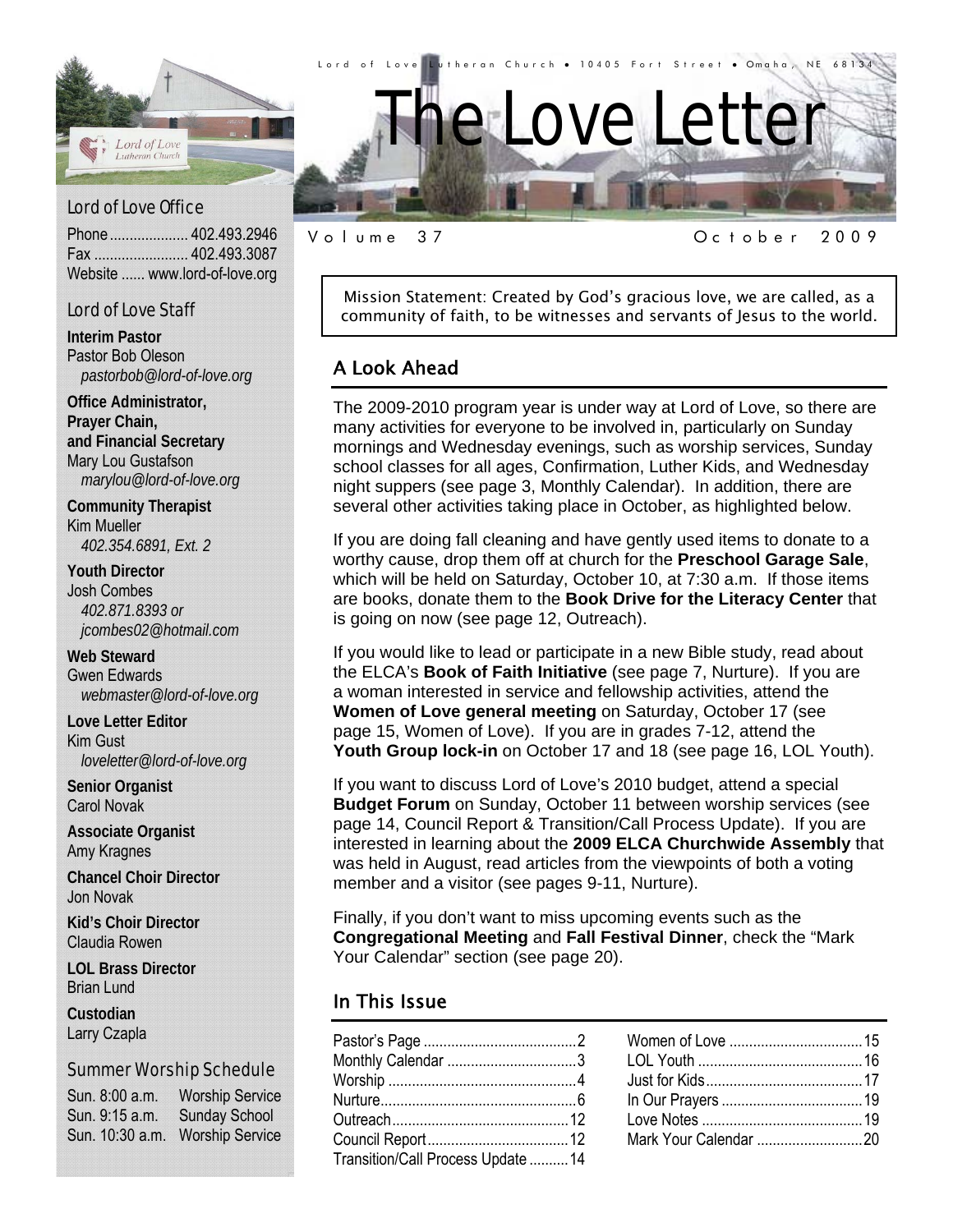#### Welcome, Autumn by Pastor Bob

Dear Friends in Christ,

Autumn is upon us. I find myself looking for signs of it each day as I drive along the River Road to and from home. The corn stands straight and tall, the crickets and frogs sing the night away, and the cottonwoods are beginning to shed their leaves—signs of a drier, crisper time of year.

Every time October begins, I find myself reaching toward the "familiar" and the "freshness" of Autumn.

Old and well-worn memories tell me stories of blue skies and golden leaves, the first days of school, plaid wool skirts, picking apples, hay rides, sweatshirt weather, leaves flying in the wind, new Sunday school teachers, apple pie, and choir practice. These make me smile and thank God for all the wonderful Octobers I have known.

I also thank God for the new experiences that will write the story of Autumn 2009. This fresh new October will include baking and eating squash from the garden, admiring the color of fall, several stops at roadside produce stands, and being thankful for each new day. It will be full of fresh possibilities for confirmation, Sunday school, worship, all aspects of our life together as a Parish. It will be exciting to see more children and parents in worship again. I will enjoy getting to know our new confirmation students: Blaine, Laura, Leah, Katie, and Cody. I will continue to enjoy seeing some of my favorite "regulars" like Thomas, Andrew, Luke, and Cody. They continue to bless me with their weekly handshakes and warm smiles. Their life is unfolding before us!

Children remind us how quickly the seasons pass!

So as the seasons go by, remember to "turn to the living God" along the way. Turn to God in your sorrows and in your joys. Turn to God with your needs and with your disappointments. Turn to God who is able to fill your seasons with love and laughter, with comfort and new life, and with deep and meaningful experiences as we fulfill Christ's mission.

What memories does October bring to you? What does this month hold for you? What are you looking forward to? What blessings and opportunities for mission is God giving to you at this stage of life? As you count your blessings and seek God's will, may you feel like the new person that Christ makes you each day!

God's Peace Be With You!

Pastor Bob



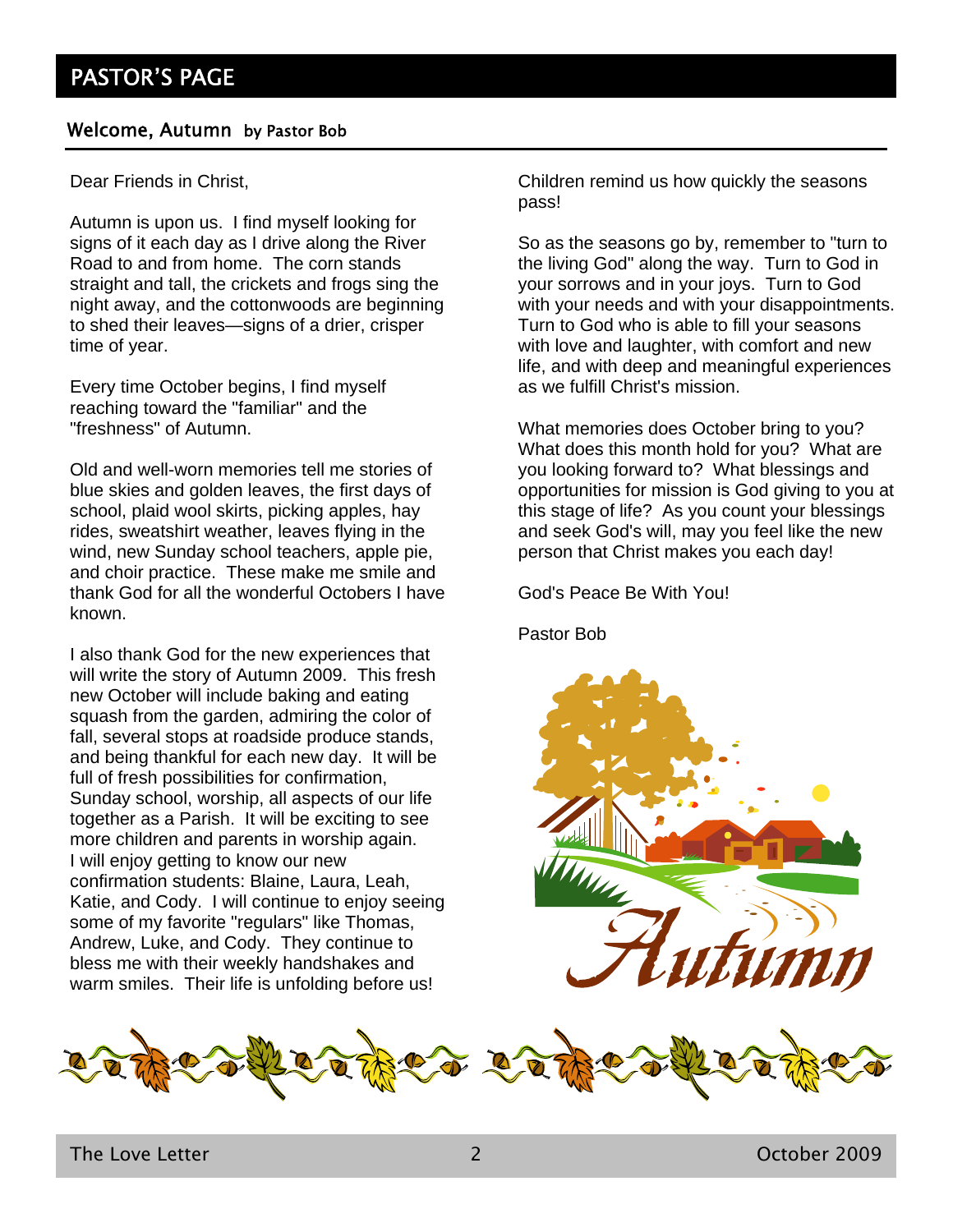# MONTHLY CALENDAR

| October 2009                                                                                                                                                             |                                                                      |                                                                                                                                                    |                                                                                                                                                        |                                                             |                                                             |                                                                                                                             |
|--------------------------------------------------------------------------------------------------------------------------------------------------------------------------|----------------------------------------------------------------------|----------------------------------------------------------------------------------------------------------------------------------------------------|--------------------------------------------------------------------------------------------------------------------------------------------------------|-------------------------------------------------------------|-------------------------------------------------------------|-----------------------------------------------------------------------------------------------------------------------------|
| <b>Sunday</b>                                                                                                                                                            | <b>Monday</b>                                                        | <b>Tuesday</b>                                                                                                                                     | Wednesday                                                                                                                                              | <b>Thursday</b>                                             | <b>Friday</b>                                               | <b>Saturday</b>                                                                                                             |
|                                                                                                                                                                          |                                                                      |                                                                                                                                                    |                                                                                                                                                        | 9:30am Text Study<br>@ Guthrie's<br>7:00pm Boy Scouts       | 2<br>8:00am Coffee<br>Fellowship @<br>Crane<br>7:30pm AA    | 3<br>7:00am Men's<br>Breakfast & Bible<br>Study<br>8:00am Worship<br>Planning                                               |
| 4<br>8:00am Worship &<br>Communion<br>9:15am Sunday<br>School<br>10:30am Worship &<br>Communion                                                                          | 5<br>8:00pm AA & Al<br>Anon                                          | 6<br>9:00am Quilters<br>5:30pm YWCA<br>Men's Group<br>6:45pm First Place<br>7:00pm Vision &<br>Coordination Mtg                                    | 7<br>4:45pm<br>Confirmation<br>5:30pm Supper<br>6:00pm Brass<br>6:00pm Luther Kids<br>7:15pm Chancel<br>Choir                                          | 8<br>9:30am Text Study<br>@ Guthrie's<br>7:00pm Boy Scouts  | 9<br>7:30pm AA                                              | 10<br>7:00am Men's<br>Breakfast & Bible<br>Study<br>7:30am Preschool<br>Garage Sale<br>2:30pm Novak Haar<br>student Recital |
| 11<br>8:00am Worship &<br>Communion<br>9:15am Budget<br>Forum<br>9:15am Sunday<br>School<br>10:30am Worship &<br>Communion                                               | 12<br>8:00pm AA & Al<br>Anon                                         | 13<br>5:30pm YWCA<br>Men's Group<br>6:45pm First Place                                                                                             | 14<br>4:45pm<br>Confirmation<br>5:30pm Supper<br>6:00pm Brass<br>6:00pm Luther Kids<br>7:15pm Chancel<br>Choir                                         | 15<br>9:30am Text Study<br>@ Guthrie's<br>7:00pm Boy Scouts | 16<br>8:00am Coffee<br>Fellowship $@$<br>Crane<br>7:30pm AA | 17<br>7:00am Men's<br>Breakfast & Bible<br>Study<br>9:30am WELCA<br>Mtg. & Elections<br>7:00pm Youth<br>Lock-in             |
| 18<br>8:00am Worship &<br>Communion<br>9:15am Sunday<br>School<br>10:30am Worship &<br>Communion<br>5:00pm Clergy<br>Conference in<br>Grand Island                       | 19<br>Clergy Conference<br>in Grand Island<br>8:00pm AA & Al<br>Anon | 20<br>Clergy Conference<br>in Grand Island<br>9:00am Quilters<br>5:30pm YWCA<br>Men's Group<br>6:45pm First Place<br>7:00pm Church<br>Council Mtg. | 21<br>Clergy Conference<br>in Grand Island<br>4:45pm<br>Confirmation<br>5:30pm Supper<br>6:00pm Luther Kids<br>6:00pm Brass<br>7:15pm Chancel<br>Choir | 22<br>9:30am Text Study<br>@ Guthrie's<br>7:00pm Boy Scouts | 23<br>7:30pm AA                                             | 24<br>7:00am Men's<br>Breakfast & Bible<br>Study<br>9:00am Susuki Piano<br>Assoc.                                           |
| 25<br><b>Bishop</b> deFreese<br>Preaching<br>8:00am Worship &<br>Communion<br>9:15am Sunday<br>School<br>10:30am Worship &<br>Communion<br>1:00pm AA District<br>18 Mtg. | 26<br>8:00pm AA & Al<br>Anon                                         | 27<br>5:30pm YWCA<br>Men's Group<br>6:45pm First Place                                                                                             | 28<br>4:45pm<br>Confirmation<br>5:30pm Supper<br>6:00pm Luther Kids<br>6:00pm Brass<br>7:15pm Chancel<br>Choir                                         | 29<br>9:30am Text Study<br>@ Guthrie's<br>7:00pm Boy Scouts | 30<br>7:30pm AA                                             | 31<br>7:00am Men's<br>Breakfast & Bible<br>Study                                                                            |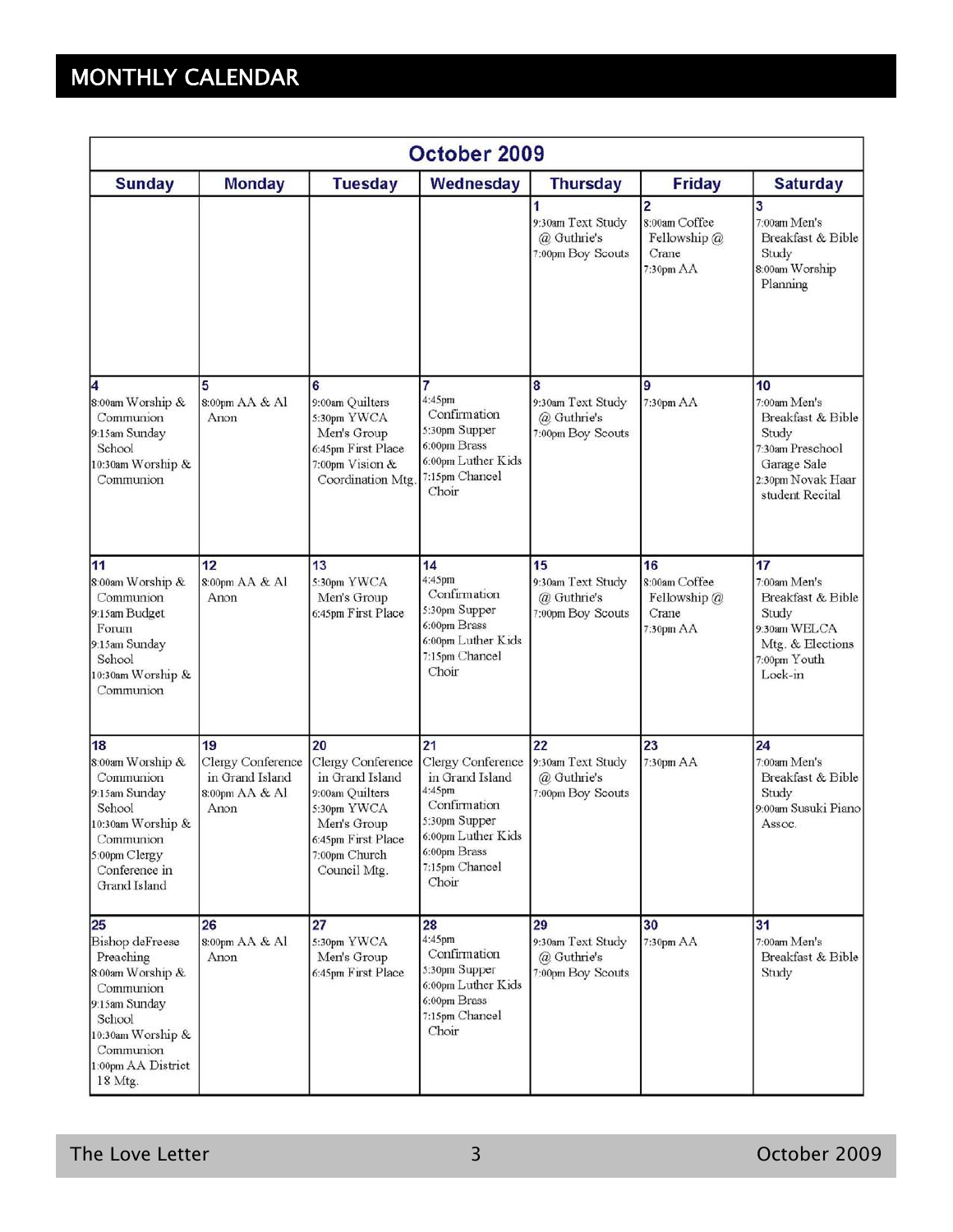#### Decisions, Decisions, Decisions! by Karen Mullen

It doesn't occur to most of us that some decisions about worship have been made that contribute to the whole experience! Should we use the hymnals or not? What banners should be displayed on that day? What are the best hymns for that service? Should we choose a liturgy that requires the liturgist to sing? Should we use glass communion cups or plastic?



Because we can sometimes be critical of these decisions, I thought I might explain a few. For the most part, the Worship Planning team has chosen to print the hymns into the bulletin in an effort to make the worship more seamless; juggling both a hymnal and a bulletin, especially if you have a child in one arm, can be difficult. You will see the hymnals on certain occasions. This year for Reformation service with the Bishop, we will be using the hymnals. Banners and hymns are chosen for their message and how well they align with the lessons or themes of the day. Our congregation is also blessed with a number of people who volunteer as liturgists who can sing well, and so we do sometimes choose a liturgical setting that does require that. We also feel that changing liturgy settings enhances our own experience, keeping it fresh. This summer, we chose to use plastic cups for communion to lighten the task for the altar care volunteers. This fall, you may see the plastic cups more frequently as the Altar Care team has expressed concern about the flu season and their own exposure. They also prefer to use them when the attendance is expected to be especially high. We know that some people dislike this decision as it contributes to excess waste. In all these decisions, we weigh the pros and cons. We know that we cannot please everyone, but we hope that everyone has the opportunity to enjoy a meaningful worship and celebrate our community.

|                          | October 4                                                     | October 11                                         | October 18                    | October 25                       |
|--------------------------|---------------------------------------------------------------|----------------------------------------------------|-------------------------------|----------------------------------|
| Liturgist                |                                                               |                                                    |                               |                                  |
| 8:00a.m.                 | <b>Brian Lund</b>                                             | Karen Mullen                                       |                               | John Florea                      |
| 10:30 a.m.               | <b>Ruth Manning</b>                                           | Rex Quadhamer                                      | Ron Thom                      | Susan Lueders                    |
| <b>Communion Servers</b> |                                                               |                                                    |                               |                                  |
| 8:00 a.m.                | Brian and Deb Lund                                            | Jesse and Pat Brewer,<br>Doug and Cathy Aden       |                               | Florea family                    |
| $10:30$ a.m.             | Dan and Ruth Manning                                          | John, Gwen, and Aaron<br>Edwards,<br>Deb Quadhamer | Ron and Brenda Thom           | Lueders family                   |
| <b>Altar Care</b>        |                                                               |                                                    |                               |                                  |
| 8:00 a.m.                | Ed and Marjorie Keiser                                        | Cathy Aden,<br>Sue Dieter                          | Connie Walther,<br>Lisa Meyer | Janet Guthrie,<br>Nancy Shinrock |
| 10:30 a.m.               | Rowen family                                                  | Brewer family                                      | Rob and Karen Anderson        | Paul and Ann Kroll               |
| <b>Ushers</b>            |                                                               |                                                    |                               |                                  |
| 8:00 a.m.                | Joe and Jason Combes, Josh Combes, Ed Guthrie, Brian Shinrock |                                                    |                               |                                  |
| 10:30 a.m.               | Dennis Morrissey, Tom Lauritsen, Nathan Olson                 |                                                    |                               |                                  |

### Lord of Love's Worship Servants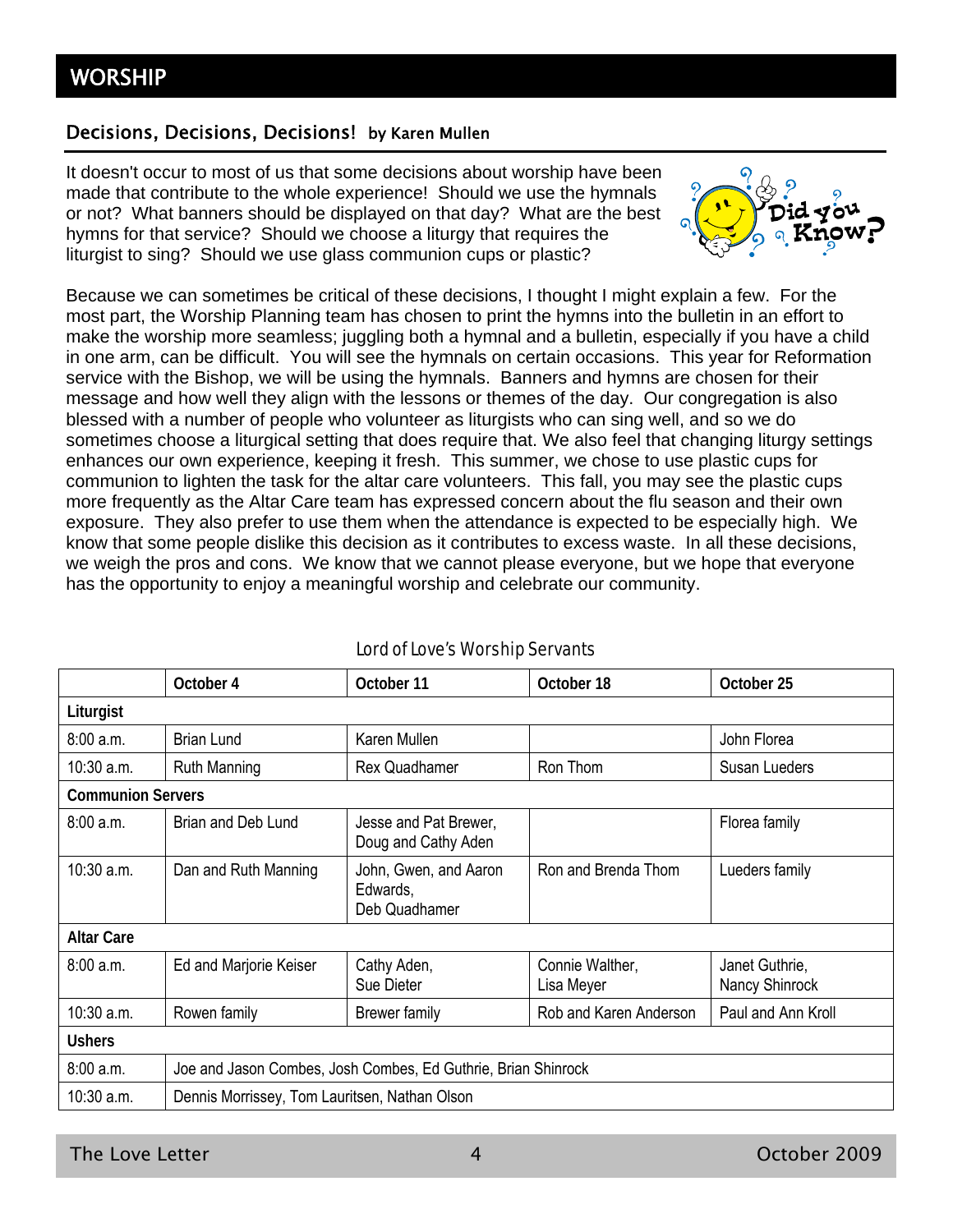#### Note to Communion Servers

Over the past year, it has been brought to our attention that servers have not always known what to say while administering either bread or wine. Most appropriate would be: "*This is Christ's body, given for you*." and "*This is Christ's blood, shed for you*."



We do so appreciate your willingness to give of your time in this manner. We thank you for your service to Lord of Love.

#### Tape Ministry: Getting to Know Esther Welliver, Part II by Karen Pickens and Rachel Novak

In the August issue of *The Love Letter*, Rachel and I brought you the childhood memories of Esther Welliver. We ended with her departure (hard as it was) from her father's home. We now continue with Esther's life as she journeyed into her adult life.

"When my Dad gave me permission to leave home, I did housework for a couple of families in Blair. Then I came to Omaha with Pastor and Mrs. Carlson. Mrs. Carlson helped me find house work in Omaha. The first job was for only a couple of weeks. Then I found work on the same block as a couple of my friends from home. It was perfect! We could spend Maid's Day Off (which was Thursday afternoon and evening) together. We also sometimes had Sunday off. Of course, pay was poor (\$4.00 a week) so we would go downtown, spend time at Brandeis, and possibly take in a cheap movie. In time, we started roller skating at a rink in Carter Lake, Iowa. We had a great time! That is when I met Floyd Welliver. He was a good skater and partner.

"After a few years, Floyd and I talked about marriage. I said 'no way.' He would be drafted. He said 'No, I'm not tall enough.' Being a short man, he could not serve or work for the government. But after we were married for a couple of years, things changed. I think our Uncle Sam had different ideas and was in need of warm bodies. So, he was drafted and served in Europe during World War II. He landed in Africa. He was in Italy and on Anzeo, where he went with the first troops to Southern France. Some time later, his outfit was captured. He was shot through the left shoulder while a P.O.W. They were moved to make way for political prisoners. He said they were treated well but they were cold and hungry. He said he thanked God many times for short legs because when they were in box cars to be moved and so crowded, those long legged men suffered so much in cramped positions. When they had nothing else to do, they could pick lice from their clothing (What fun!).

"I had many missing-in-action cards in the mail. Then one day, my mailman called me at work saying I had a card in the mail and if I wanted I could pick it up. I walked to the post office from my job, and it said that Floyd was a prisoner of war. Then, when the war was over, he came home. We had our son Roger in 1942. Floyd worked as a house carpenter at Medical Arts for years. We did well, and that is the rest of the story. God has been good to us. From Esther"

There is really so much more to Esther's story. I have discovered that Esther pays more attention to others than she does to herself. She hasn't bothered to tell you that while Roger was growing up, she took in ironing to help with expenses. She hasn't bothered to tell you that when Roger grew up, she went to work for Western Electric and stayed there for 23 years. It was with money she saved that helped to buy their first house and the house in which she now lives. (I would like to add that her

#### *Continued on the next page*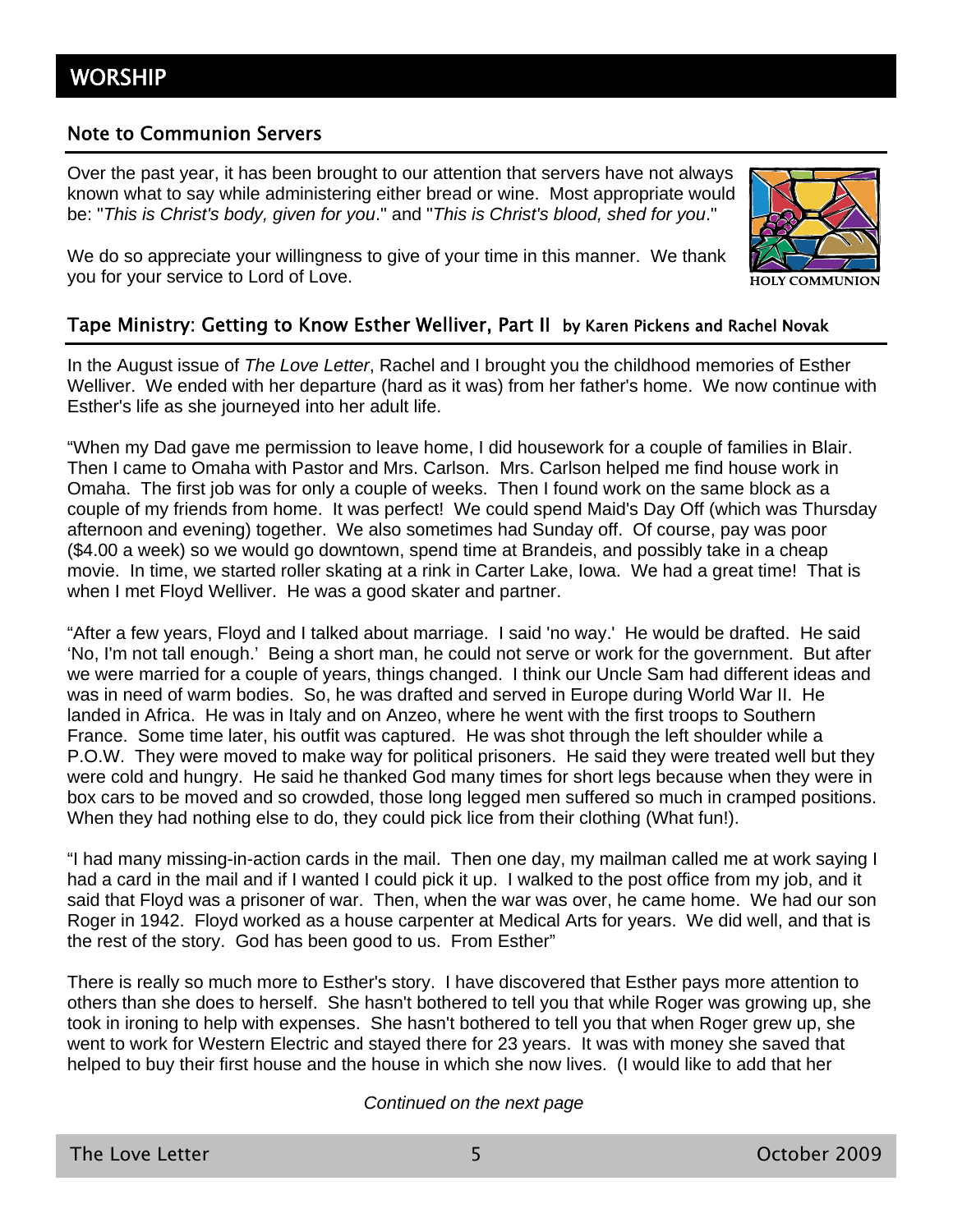#### Tape Ministry: Getting to Know Esther Welliver, Part II, continued

present house is filled with momentos from her life and it is in spotless, perfect order). It was with the help of her money that their first car was paid for after they had been married for 8 years. Esther tells the story of that purchase. She went out and bought it herself, and when Floyd came home from work she said, "What do you think that I bought today?" "What?" said Floyd. "A car," replied Esther. To that Floyd said "Well, you had better not have paid very darn much for it!" It wasn't long before Floyd showed his appreciation to Esther by driving that car with great enjoyment.

Esther is not a person to speak up in public, but I will never forget the Sunday that she talked about tithing. We were going through difficult times at Lord of Love and had a meeting during one of the summer breakfasts to discuss what we could do to bring in more money. Esther stood up and gave a little speech about giving a tenth back to the Lord. She ended by quietly saying, "Just try it!" Her testimony made a difference in my life. Esther has also made a difference in the lives of many children both in the United States and abroad. For about 40 years, she sponsored children (one at a time) through the Christian Children's Fund. There is a chest in her basement full of letters from those who received her help. Closer to home, she became the best friend of a little girl named Laurie who lived across the street from Esther. The little girl lost her mother at a young age, and Esther became her playmate. They spent hours together riding bikes, making snow angels, and doing whatever would make Laurie happy. Needless to say, this also made Esther happy. Laurie has never forgotten Esther; she comes often to visit bringing her own little children.

Esther has many more stories to tell. Some of them will make you laugh and some of them will make you cry, but all of them will bless your life just as they have Rachel's and my life. Esther sits right up there in the front of the church, and if you have the opportunity to get to know her better, you too, will be blessed.

## NURTURE

| Weekly Education Opportunities at Lord of Love |                                                                                  |                         |                                                                                                                                       |  |
|------------------------------------------------|----------------------------------------------------------------------------------|-------------------------|---------------------------------------------------------------------------------------------------------------------------------------|--|
| Sunday                                         |                                                                                  | Wednesday               |                                                                                                                                       |  |
| 9:15 a.m.                                      | Sunday School (Preschool – High School) @<br>LOL Classrooms                      | $4:45$ p.m.             | Confirmation ( $7th$ & $8th$ grades) @ LOL Abraham<br>Room                                                                            |  |
|                                                | Adult Studies @ LOL Abraham, Mary, and<br>Joseph Rooms                           | 6:00 p.m.<br>6:00 p.m.  | Luther Kids ( $1st - 6th$ grades) @ LOL Preschool<br>Lutheran Woman Today Bible Study @ LOL<br>Joseph Room (first Wednesday of month) |  |
| Monday                                         |                                                                                  |                         |                                                                                                                                       |  |
| 6:00 p.m.                                      | Lutheran Woman Today Bible Study @ Old<br>Country Buffet (first Monday of month) | Thursday<br>$9:30$ a.m. | Text Study @ Guthries                                                                                                                 |  |
| Tuesday<br>6:45 p.m.                           | First Place Bible Study @ LOL Joseph Room                                        | Saturday<br>7:00 a.m.   | Men's Breakfast and Bible Study @ LOL<br><b>Fellowship Hall</b>                                                                       |  |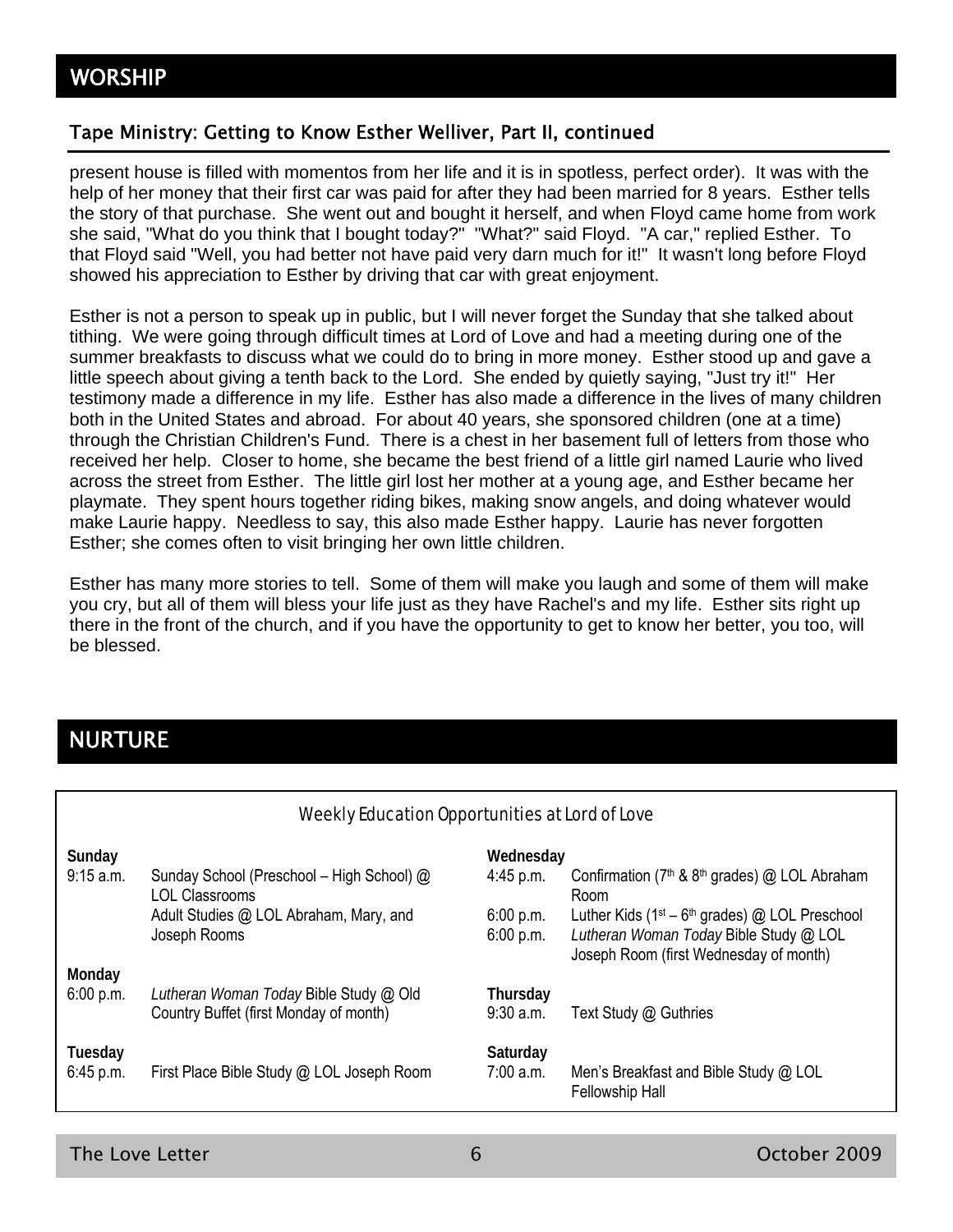### Book of Faith Initiative

The Book of Faith Initiative was adopted at the 2007 ELCA Churchwide Assembly as a 5-year collaborative effort by this church (the ELCA) to expand its engagement with the Bible for sake of God's mission in the world.

The Book of Faith Initiative is an invitaiton to do what we have always claimed we do: read, study, reflect, and mediate upon the Bible together. It is not about using a particular Bible study or technique. It is about opening the Bible and having discussion, hence the tagline: "Open Scripture. Join the Conversation."

Lord of Love will partake in the Book of Faith Initiative. We are seeking volunteers to lead Bible studies. You can choose a text of your own or use a Book of Faith material. The study can be a few weeks long or months long. A group would share, rotate leaders. If you are interested in leading a study, please contact Gwen Edwards. Stay tuned to future issues of *The Love Letter* for Lord of Love's involvement in the Book of Faith Initiative. For more information, visit the Book of Faith website at www.bookoffaith.org.



#### **Book of Faith Resources**

Increasing biblical literacy and fluency for the sake of the world. Many new studies for Lutherans with beginner to advanced biblical knowledge.

#### bookoffaith.org





# **Open Scripture**

### Four Ways to Approach the Bible\*

#### **Devotional Reading**

- \* What scares, confuses, or challenges me in this text?
- \* What delights me in this text?
- ₩ What stories or memories does this text stir in me?
- ₩ What is God up to in this text?

#### **Historical Reading**

- **参** Who wrote this passage?
- \* Why was this text written?
- \* Where was this text written, and what do we know about that part of the ancient world?
- ₩ How is this text similar to other ancient stories?
- ₩ When was this text written and what do we know about that time in history?

#### **Literary Reading**

- ₩ What is the plot?
- ₩ Who are the characters?
- \* What is the theme of this passage?
- \* What is the setting for this passage?

#### **Lutheran Theological Reading**

- ₩ In what ways does this text point to or lead us to Christ?
- + Can other passages in the Bible help us understand or interpret this passage?
- ₩ What is the plain meaning of this text?
- **#** Is the interpretation we are commending accessible to everyone?

\*Taken from Opening the Book of Faith, 2008, Augsburg Fortress.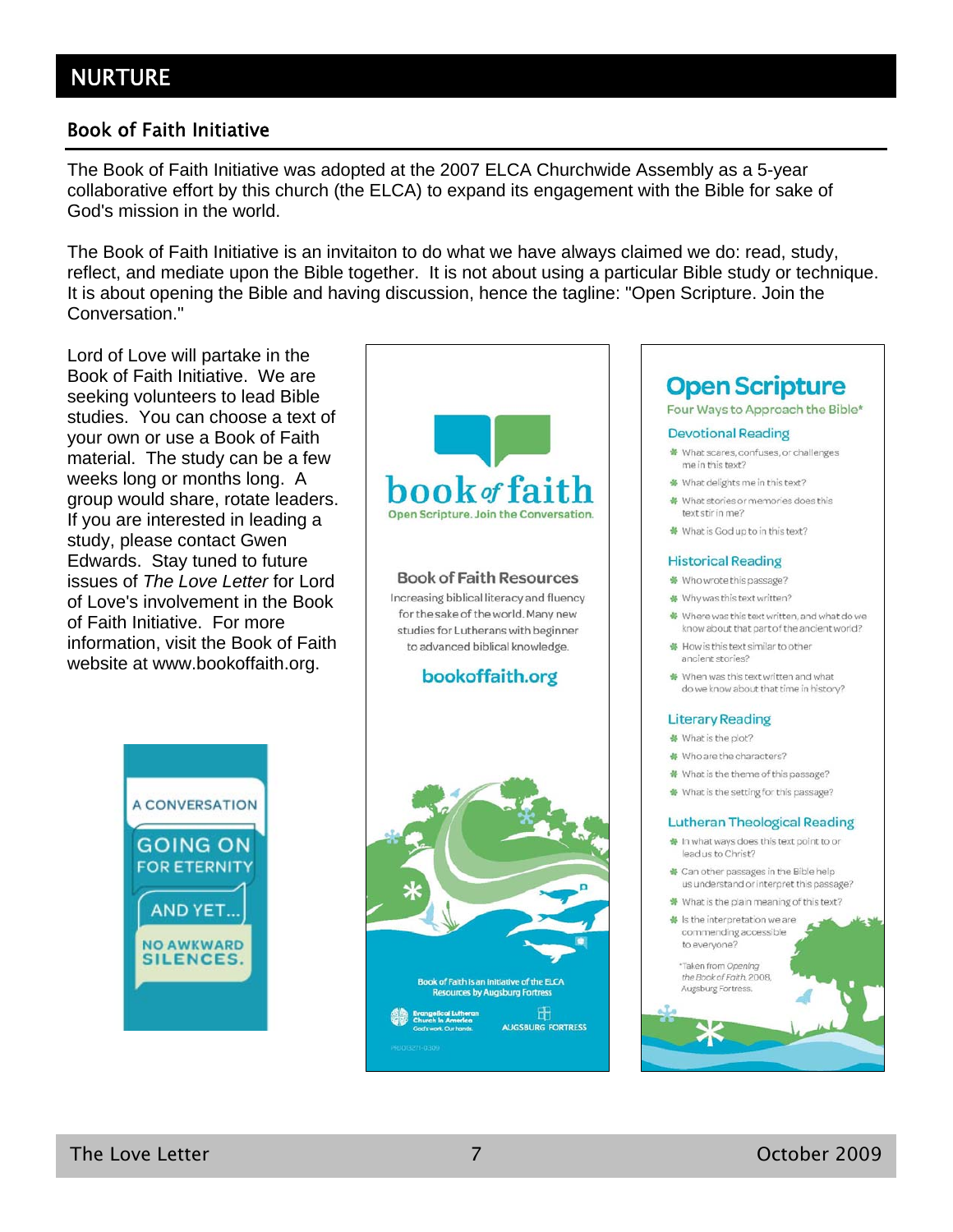### Spiritual Gifts Ministry Workshop

St. Timothy's Lutheran Church in Omaha has come to better recognize the importance of a spiritual-giftsbased ministry over the past 6 years. This includes having members fill out a spiritual gifts inventory to identify the gifts God has given them. The Director of Lay Ministry meets with each member individually to encourage them to seek ways in which their gifts can be used in ministry in all areas of their lives.

As a result of the emphasis on Spiritual Gifts Ministry, St. Timothy's no longer asks for volunteers but has moved forward to calling people into ministry through their giftedness. What has resulted is a more vibrant ministry and a people who are excited about their serving.

Through the expertise of presenter Ed Kruse, Director for Stewardship for the ELCA, St. Timothy's is inviting congregations to participate in a workshop on Saturday, October 24, 2009, at 510 N. 93rd Street in Omaha. Sponsored by the Nebraska Synod of the ELCA, *Transform your Congregation with an Effective Spiritual Gifts Ministry* will take place from 8:30 a.m. to 2:45 p.m. and includes lunch.



The purpose of this training is to help churches "shred those time and talent sheets, stop begging for volunteers, and put those on the sidelines to work for the kingdom." It's all about empowering and inviting others into ministry.

Lord of Love is planning to send a team of five individuals to this training. If you are interested in attending (no charge to you), please contact Ruth Manning at 455-7221 or cranecoffeechick@gmail.com by Sunday, October 11. For additional information, the brochure is posted on the large bulletin board in the narthex.

#### Rebecca's Vicar (ad)Ventures Part I by Rebecca Lund

Hello, Lord of Love! It's hard to believe that I'm ending my second month on internship already here in St. Louis! After a month of student recruiting, open houses, and activities fairs (who would've thought that baking dozens of cookies for hungry students was a legitimate pastoral activity), we are finally getting into the swing of things. I started a Bible study on Monday nights on the book of Revelation. As you may remember, I took a class with Dr. Barbara Rossing at LSTC on this mysterious last book of the Bible last year, and I'm really enjoying using my seminary education in a relevant way with students. We are having fun with it by bringing songs, movie clips, and other pop culture references into our study. I've also been put in charge of organizing a monthly service event for students. In September, we worked at a clothing "store" for families with foster children, and in October, we will be doing fall crafts with senior citizens at one of the Lutheran senior service centers in town. Through these activities and our Sunday night dinner and worship time, I feel like I'm beginning to form some great relationships with students.

At Bethel, I'm preparing to assist at a wedding and another memorial service in October. For both services, I have been able to sit in on the entire planning process. Pr. Yancey and I are joint teaching confirmation in September, but in October, I will take over, leading a study on Holy Communion. I'm also helping with an adult Bible study on forgiveness. The down side to this study is that it meets on Tuesday mornings at 7:00 a.m. My Monday night campus ministry study often goes until 10:30 p.m., so I'm adjusting to the quick turn-around!

Overall, my time here with Lutheran Campus Ministry and Bethel is going extremely well. I feel nurtured, stretched, and fulfilled. Every day is different, which is something I love about full-time ministry. I often think of you at Lord of Love and pray for its ministries, too. I thank you again for all of your support and encouragement.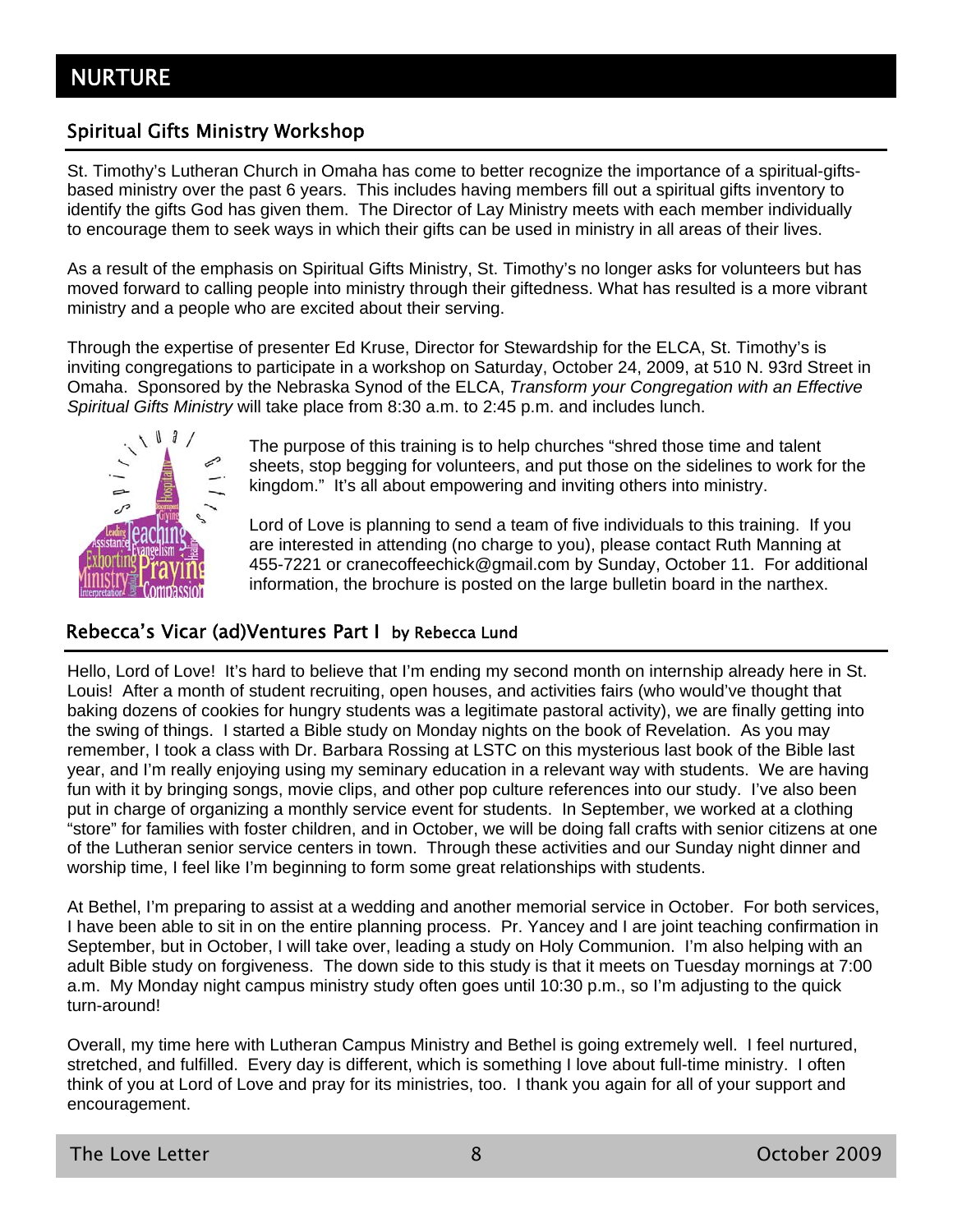### Listen, God Is Calling...then Act Boldly by Gwen Edwards

Not that I'm counting or anything, however, it is only six days until I leave for Kearney and eight days until convention opening. By the time you read this, I would have already been to and returned from Kearney, attended the Nebraska Women of the ELCA Biennial Convention.

It is with a grateful heart I write this note to you, my Lord of Love family. These past 4 years, two 2-year terms, have been fantastic, a blessing, a learning and growing experience. Serving as the NSWO Vice President couldn't have been possible without you in my life—your words of encouragement, your prayers, your notes, your support, and your hugs. Thank You!!

You have inspired me in the time of need. Last fall, President Beth Meyer asked me to give closing devotions at Autumn Renewal. I did not want to read someone else's words. Your prayers enabled me to hear God's voice and write my own devotion. Thanks!

When I was in Salt Lake City last summer attending the Women of the ELCA Triennial Conveniton & Gathering, I received the phone call informing me my Mom was having emergency surgery ~ Lord of Love's prayer chain was only a phone call away even though I was 937 miles away. Thank You.

Jackie Combes, thank you for making my first Triennial in 2005 a fun, everlasting experience. I'm hooked. Spokane here we come. That's where it all started; I turned in my nominating form for Vice President. Thanks for supporting me and believing in me.

Thank you to John and Aaron for your help when I needed it: packing, tracking the mail, and not to mention the nights I was gone. Their love and support is what enabled me to serve as the Nebraska Women of the ELCA Vice President.

With all of you and your support, I have done my best **to mobilize women to act boldly on their faith in Jesus Christ**.



It is a bittersweet moment as it all comes to an end. Upon reflecting back, I know God has used me, tested me, pushed me; it is an opportunity I am glad I was able to experience. Thank you for being there for me. Many blessings to you.

### Notes from the 2009 ELCA Churchwide Assembly by Brian Lund

I wasn't real sure of what to expect when Pastor Donna asked me if she could nominate me to be a voting member at the ELCA Churchwide Assembly. But, with just a little hesitation, I said "sure." And wouldn't you know, I was elected by voting members to the 2008 Nebraska Synod Assembly.

My work preparing for the 2009 Churchwide Assembly began back in February. I started to receive some information from the ELCA at that time, and I tried to get as much information as possible on the matters that would come up at this bi-annual gathering. I soon had access to over 100 pages of reports, statements, and recommendations. And then, I began receiving mail from various groups stating their position and reasons I should vote for or against the "hot topic" issues of the Social Statement on Human Sexuality and the Ministry Policy for Roster Ministers. From my personal study and discussions with family members, members of Lord of Love, friends, and others, I sorted out my position on these weighty issues.

*Continued on the next page*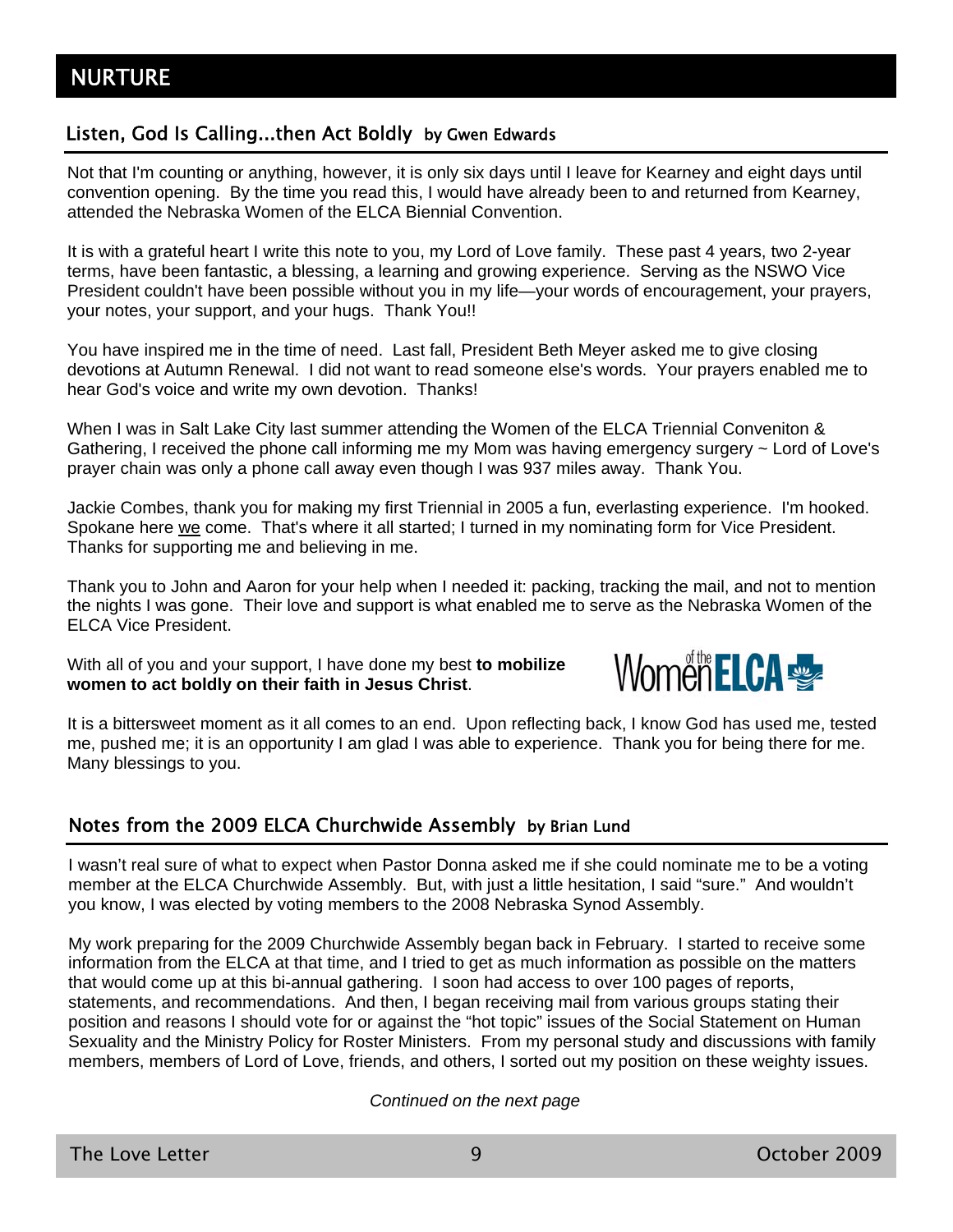### Notes from the 2009 ELCA Churchwide Assembly, continued

The assembly itself was a week filled with prayer, inspiring and uplifting worship, prayer, bible study, prayer, small group and full assembly discussion, prayer, reports from the serving arms of the ELCA and ministry partners, prayer, videos on how individual's and congregations are doing God's Work with Our Hands, and more prayer. The discussion on the Social Statement on Human Sexuality and the Ministry Policies took a lot of time and energy from the entire assembly. The arguments on both sides of these issues were passionate and sincere and mostly very well stated. Not to be lost in the emphasis on these issues are the other decisions by the assembly that strengthen the mission of the ELCA.

The Social Statement on Human Sexuality covers a broad range of our human identity as sexual beings. Its focus is NOT simply on homosexuality. It puts forth the concept of "bound conscience," which states that faithful people read and interpret the bible in different ways. By respecting each other's "bound conscience," we can continue to live together faithfully and concentrate on the things that matter; God's Work, Our Hands. This statement really must be read to realize the fullness of its content.

The Social Statement required a 2/3 vote to pass. It met that requirement exactly. One more no vote would have defeated it. Yet its passing showed approval by much more than a majority of voting members. Bishop Hansen provided wonderful pastoral leadership for the ELCA by his remarks about the passing of this statement. He stated his understanding that some grieve and hurt, some rejoice and feel healing, and others simply accept the decision of the assembly in this matter. As a church, we must recognize that we hold differences in our understanding of the bible and theological matters for many things. How we express and address those differences are what matter most.

The Ministry Policy consisted of four resolutions that were all voted on separately. Each required a majority vote, and each was adopted by the assembly. On the one hand, this policy formally recognizes what has been practiced in a number of synods already. On the other hand, it publicly states what many believe is a significant shift in theological thinking and biblical interpretation. Bishop Hansen again spoke as pastor to ELCA members who firmly stand on both sides of this issue calling for all to respect each other's "bound conscience" on this and other matters that would divide us. We must ask how these decisions affect our ability to do the work of Jesus Christ to minister to those in need in our congregations, communities, nationally, and internationally.

Some other very important actions were taken by the assembly:

- We affirmed a resolution to enter into common ministry with the United Methodist Church. Among other things, this agreement will provide smaller communities and congregations with ability to provide a shared ministry instead of simply closing doors.
- The ELCA entered into two exciting mission programs: Lutheran Aids/HIV Project to provide medical and educational services to areas where Aids/HIV are devastating families and whole communities; Lutheran Malaria Initiative with a goal to eliminate this deadly disease in Africa within 10 years.

There really was so much more to the assembly than can be expressed in this short article. I appreciated the opportunity to attend as a voting member. The decisions were difficult, but joining with God's faithful people in prayer, worship, and song was inspirational. As a church, I think it is now important that we move forward in our ministry to serve those in need and to spread the Word of a loving, forgiving God.



The Love Letter 10 October 2009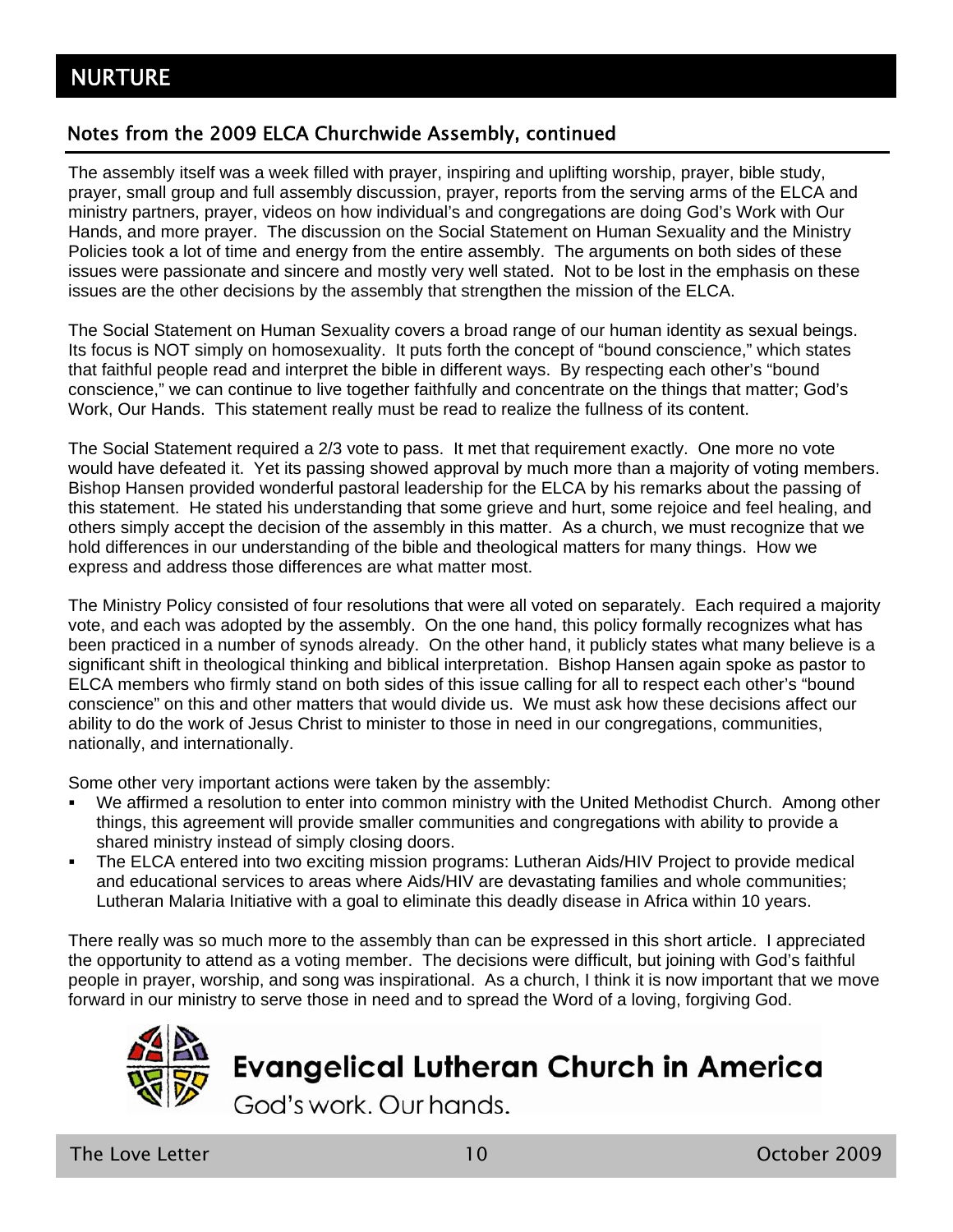### A Visitor's Thoughts from the 2009 ELCA Churchwide Assembly by Deb Lund

I had the privilege of attending the 2009 ELCA Churchwide Assembly with Brian, a voting member, on August 17-23, 2009. It was a rewarding experience.

Because I was an official visitor, we were in a different section of the assembly hall from the voting members and official congregational observers and resource people. However, we could eat together for most of the meals, worship together, attend the various topical hearings together, and stay together in the same hotel.

Brian has wonderful insights as a voting member. Here are my highlights to share:

- 1. We are extremely blessed to have Rev. Bishop Mark Hanson as our leader. He is the perfect leader for our church today. He is gifted as a pastor, very intelligent, insightful, quick on his feet, has a sense of humor, and handles himself amazingly well in times of extreme pressure in front of thousands of people. He keeps us focused on God's grace and helps us keep the main thing the main thing.
- 2. My feeling from listening to speakers, from talking with other assembly attendees, and from reading written materials: we have fantastic leaders, lay and ordained, in all realms of the church—on the national, synodical, and parish levels.
- 3. Worship was the central focus each day of the assembly, and the services were inspiring. The Eucharist was celebrated in a huge hall each day but Saturday, which was a service of the Word at Central Lutheran, right next door to the Minneapolis Convention Center. The diversity of music, liturgy, languages spoken (by all of us at times), and outstanding preaching by people of all kinds was amazing. Brian and I both sang in the assembly choir, along with nearly 200 others.
- 4. The ELCA does awesome things. One example is the ELCA Malaria project, which will help end malaria in Africa the next 10 years. Much of this money will go towards buying mosquito nets. Along with education, these nets, at \$10 each, readily save lives. Lutheran Disaster Relief is often one of the first responders to disasters throughout the world—from Hurricane Katrina to tsunamis to earthquakes. We are very involved with other denominations to help people in all kinds of ways.
- 5. Three ELCA pastors traveled over 13,000 miles on a specially made bamboo bike for three, ending their mission trip to raise funds for Lutheran World Relief at the assembly.
- 6. Examples of ministry on the congregational level were demonstrated by the many videos from across the country that showed "God's Work. Our Hands."
- 7. We voted to accept full communion with the United Methodist Church. This is the sixth denomination with which we are in full communion.
- 8. We learned more about the Book of Faith Initiative and Evangelizing congregations at the hearings. It would be great to get Lord of Love more involved in both areas.
- 9. There was much to discuss and decide throughout the week, and the social statement on sexuality and ministry policies to implement the social statement were just a part of the plenary sessions. Throughout the entire assembly, the process was organized, business and debate were handled efficiently and respectfully, we focused on prayer and the Word, and the Spirit was very evident in all that took place.
- 10. Even a tornado hitting the convention center roof and nearby Central Lutheran couldn't stop us that Wednesday, August 19th! Luckily, the safest place in the whole building was the assembly hall, where the plenary sessions took place.

Both Brian and I were grateful for the opportunity and would go again. I would highly recommend that any of you attend a future session if possible.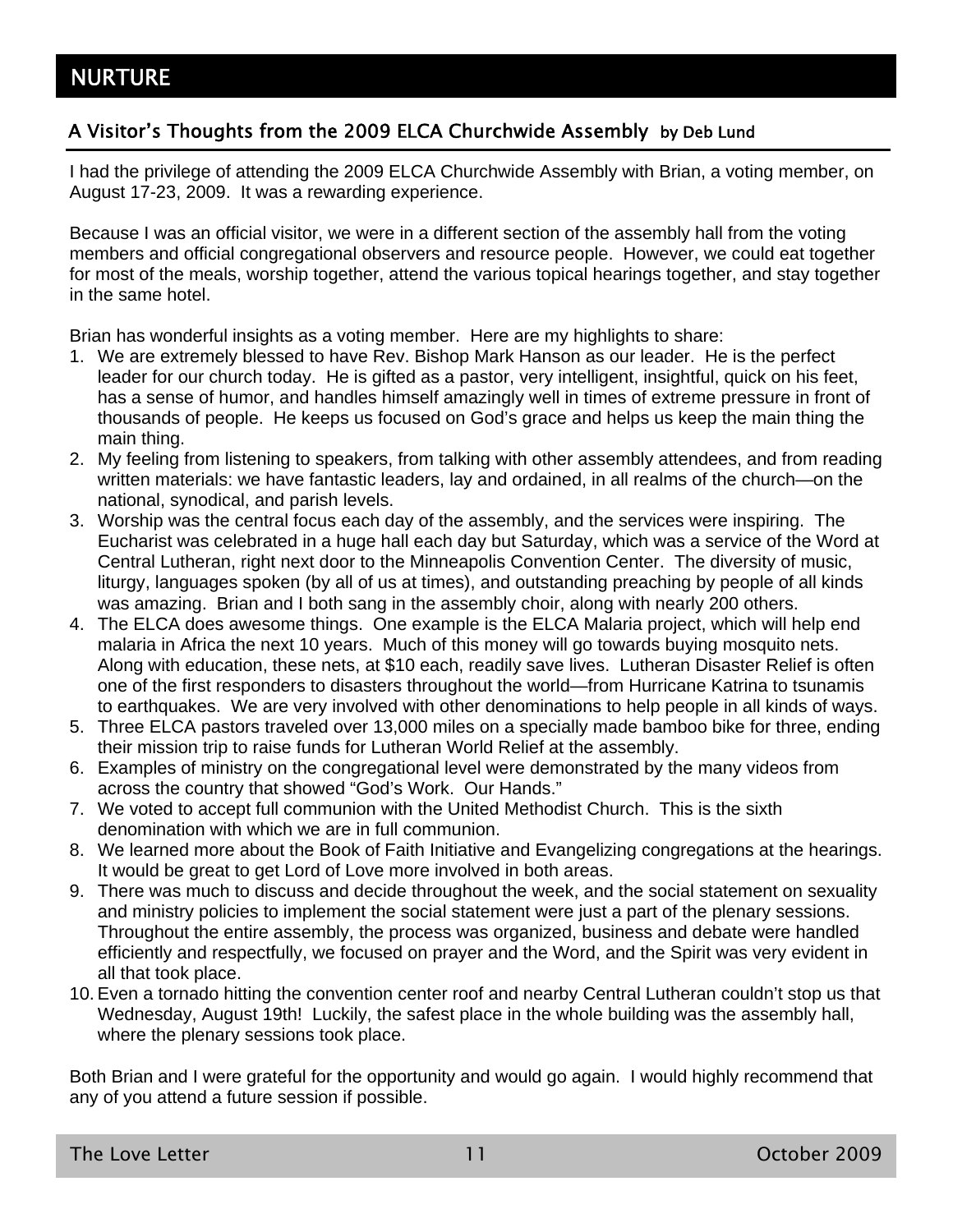### Book Drive for the Literacy Center

The book drive for the Literacy Center is under way. During October and into November, we will be collecting books for their various programs. Their greatest need is for new, non-religious books for children at a 4th grade or lower reading level. These books will be used for their Reach Out and Read Program, in which books are provided to families through doctor's offices. For this program, they require new books. We have a convenient way for you to purchase books to donate. The Lord of Love Preschool participates in the Scholastic Book Club. Books are available for as little as a dollar. The preschool gets points for every book purchased, which they can use to get new books for the preschool. You may pick out books and place an order directly, or you may donate money. Just make out a check to Lord of Love and designate it for the Literacy Center. We will place the order for you, the books will be donated to the Literacy Center, and the preschool will be able to order new books also.



We are also accepting used books in good condition. Please consider supporting this worthy cause by gathering up books in good condition you may no longer have need of, or by purchasing some new books. We will be collecting books through October. Look for more details in coming bulletin announcements. If you would like more information on the Literacy Center, check out their website at www.midlandsliteracy.org.

### The Community Garden

As of this writing, 1,000 pounds of green beans, squash, cucumbers, tomatoes, potatoes, and sweet corn have been donated to the Lutheran Pantry at Project Hope! Thanks so much to Gary Ramsay, who has been faithful in harvesting the vegetables each week and getting them to the pantry. He has had lots of help throughout the whole process, and thanks to them as well: Doug Aden, Paul Christenson, John Florea, Paula Foster, Kenn Garder, Brian and Deb Lund, Karen Mullen, Tom Olson, Bill Pickens, Rex Quadhamer, Doug Roberts, Don Rowen, Brian Shinrock, Liz Smith, and anyone else who may have helped.

# COUNCIL REPORT & TRANSITION/CALL PROCESS UPDATE

#### 2009 Lord of Love Church Council and Strategic Planning Committee

**Executive Committee:** Doug Aden, President; Don Rowen, Vice-President; Brian Walther, Secretary; Lisa Meyer, Treasurer

**Finance:** Brad VenHuizen\*, Paul Barnett, and Jackie Combes

**Nurture:** Heather Christensen\*, Angie Meyer, and Liz Smith

**Outreach:** Deb Lund\*, Brian Vandeventer, and John Florea

**Property:** Craig Pennell\*, Doug Roberts, and Joe Combes

**Worship:** Karen Mullen\*, Debra Gillespie, and one other to be announced

Committee chairpersons are denoted with an asterisk; council members are underlined. The Executive Committee is not part of the Strategic Planning Committee.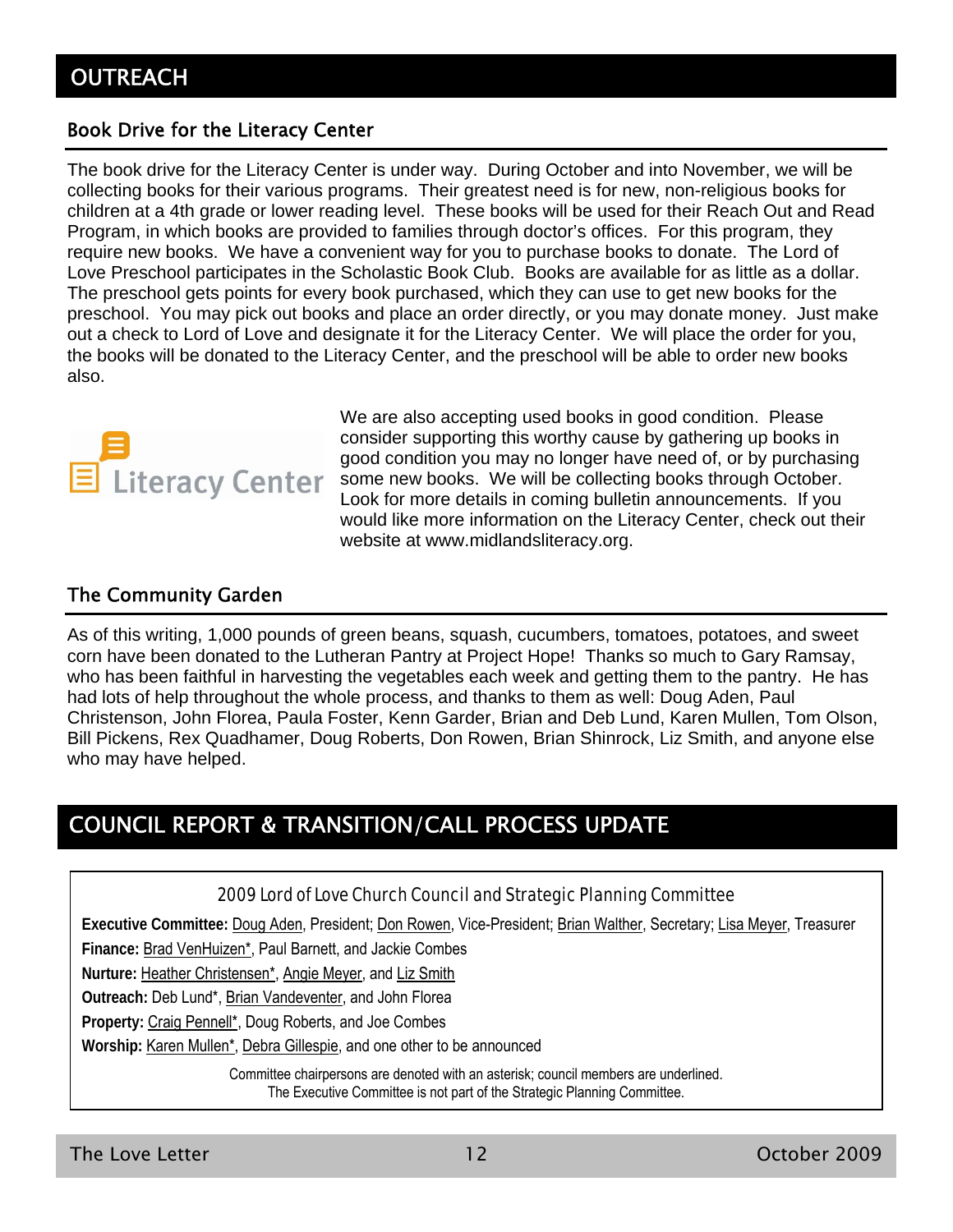# COUNCIL REPORT & TRANSITION/CALL PROCESS UPDATE

#### Financial Report by Lisa Meyer, Council Treasurer

The following comments are based on August month-end information. As you review the Available Cash statement below, you will notice that there is available cash as of 8/31/09 in the amount of \$2,292.99. Please note that this includes money owed to the church from the preschool in the amount of \$6,425.22. The preschool has a Certificate of Deposit maturing in September, which should take care of the amount they owe to the church.

\$9.567.68

GENERAL FUND

| Bank Balance 8/31/09 |  |
|----------------------|--|
|----------------------|--|

| <b>Plus Receivables:</b>    |          |
|-----------------------------|----------|
| <b>Special Funds</b>        | 647.46   |
| Preschool                   | 6,425.22 |
| <b>Habitat for Humanity</b> | 2.300.00 |
|                             |          |

Less Payables: Special Funds 0.00 Habitat for Humanity 0.00 Withholding Taxes 1,147.97 Endowment Fund 40.00 Mission Funds 13,718.94 Major Improvement 1,740.46 Total Payables 16,647.37

Total Receivables  $$9,372.68$ 



AVAILABLE CASH AS OF 8/31/09 \$2,292.99

With regards to the financial information below, you will note that the church continues to operate at a net loss position year-to-date. This is due primarily to offerings through August being approximately \$18,700 less than what has been budgeted. The weekly offerings needed to meet the budget are \$5,231. Average weekly giving through August is \$4,686.

|                             | <b>Monthly</b> | Monthly    | YTD.          | YTD          |
|-----------------------------|----------------|------------|---------------|--------------|
|                             | Budget         | Actual     | <b>Budget</b> | Actual       |
| Total Income                | 23.333.34      | 20.775.14  | 186.666.72    | 167.923.29   |
| <b>Total Expenses</b>       | 24.052.10      | 17.791.22  | 192.416.80    | 177.018.77   |
| <b>Income less Expenses</b> | (\$718.76)     | \$2,983.92 | (\$5,750.08)  | (\$9,095.48) |

On Sunday, October 11, there will be a budget forum during the Sunday School hour to review and discuss the preliminary 2010 budget prepared by your church council. Please plan to attend.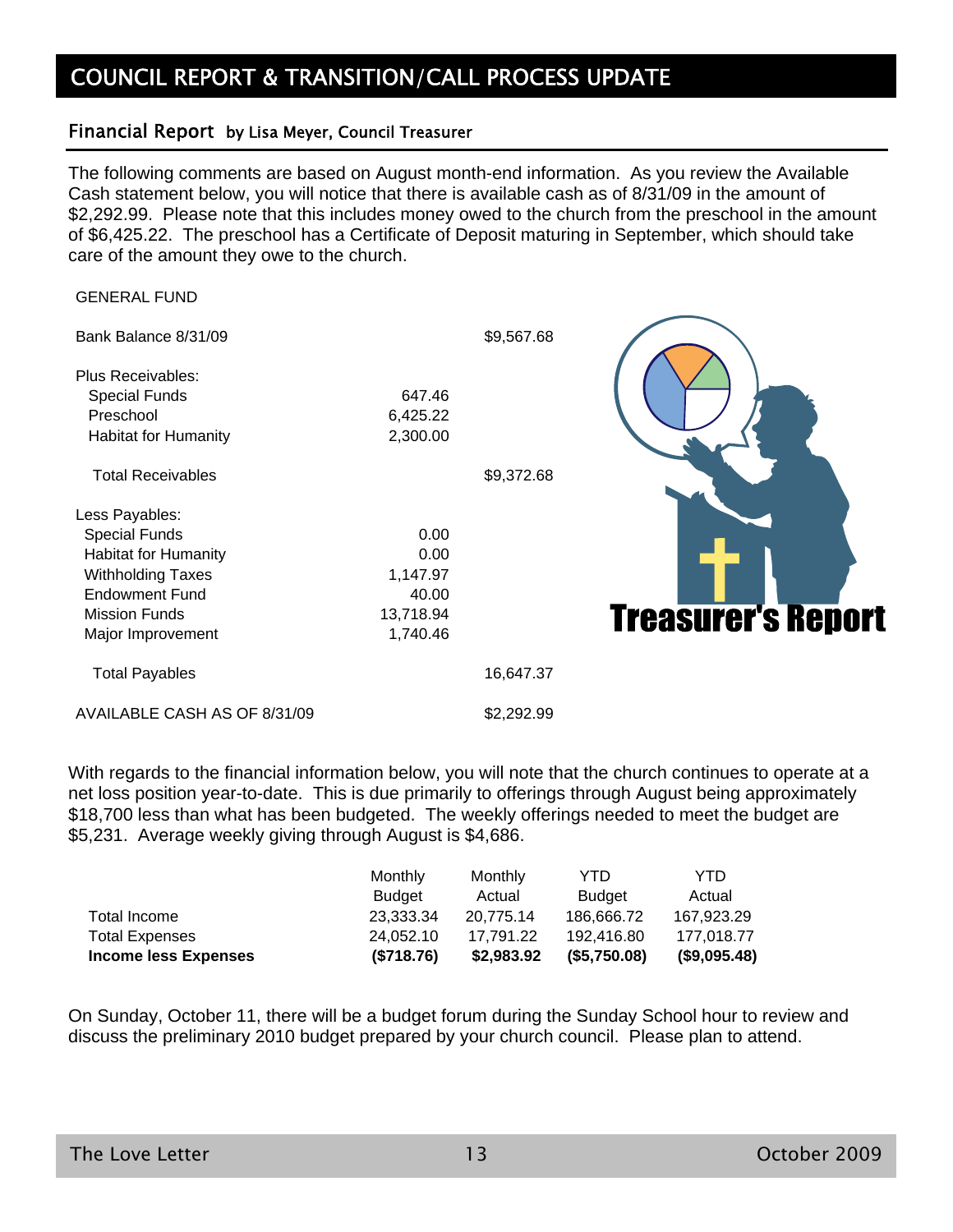#### Bits and Pieces by Doug Aden, Council President

I have two items to discuss this month: the 2010 budget and the Call Committee.

#### **2010 Budget**

In talking about the budget, I am covering the same ground that I talked about last month. In the 2010 budget, we have budgeted receipts of \$262,000 and expenses of \$289,566. This gives us a deficit of \$27,566. We decreased our budget receipts by \$18,000 and based this decrease on our last 2 years of receipts.

Our total budgeted expenses increased by \$940, which includes a \$7,500 increase in Pastoral Transition Expenses. The total budget for Pastoral Transition Expenses is \$10,000. The council considers this an important expense because we may have to bring candidates from a considerable distance to Lord of Love for an interview.



Copies of the proposed budget are in your mailbox. A Budget Forum will be held between services on October 11. Please read the budget, and if you have any questions or suggestions, you may ask them at the forum. The council will consider your suggestions and finalize the budget at its October meeting. The budget will be submitted for your approval at the November 8 Congregational Meeting.

#### **Call Committee**

We have been considering when to form a Call Committee. Without having a special meeting, the ideal time would be the November or February Congregational Meeting. If we formed the Call Committee in November, the committee probably would not meet until sometime in January or February 2010. If we formed the Call Committee in February, the committee could become active immediately. Our thought is to form the Call Committee at the February meeting.

Pastor Bob will be doing asset mapping between now and February. When this project is completed, he will use the material developed in the Appreciative Inquiry sessions and the Asset Mapping sessions and will give that information to the Call Committee. That will give the Call Committee a heads up on a lot of the work they need to do.



According to our Constitution the Call Committee may have from five to nine members. Five members are to be elected by the Congregation. The Church Council may appoint up to four additional members to assure adequate representation of all aspects of the congregational membership. It is not too early to think about who you would like to serve on the Call Committee.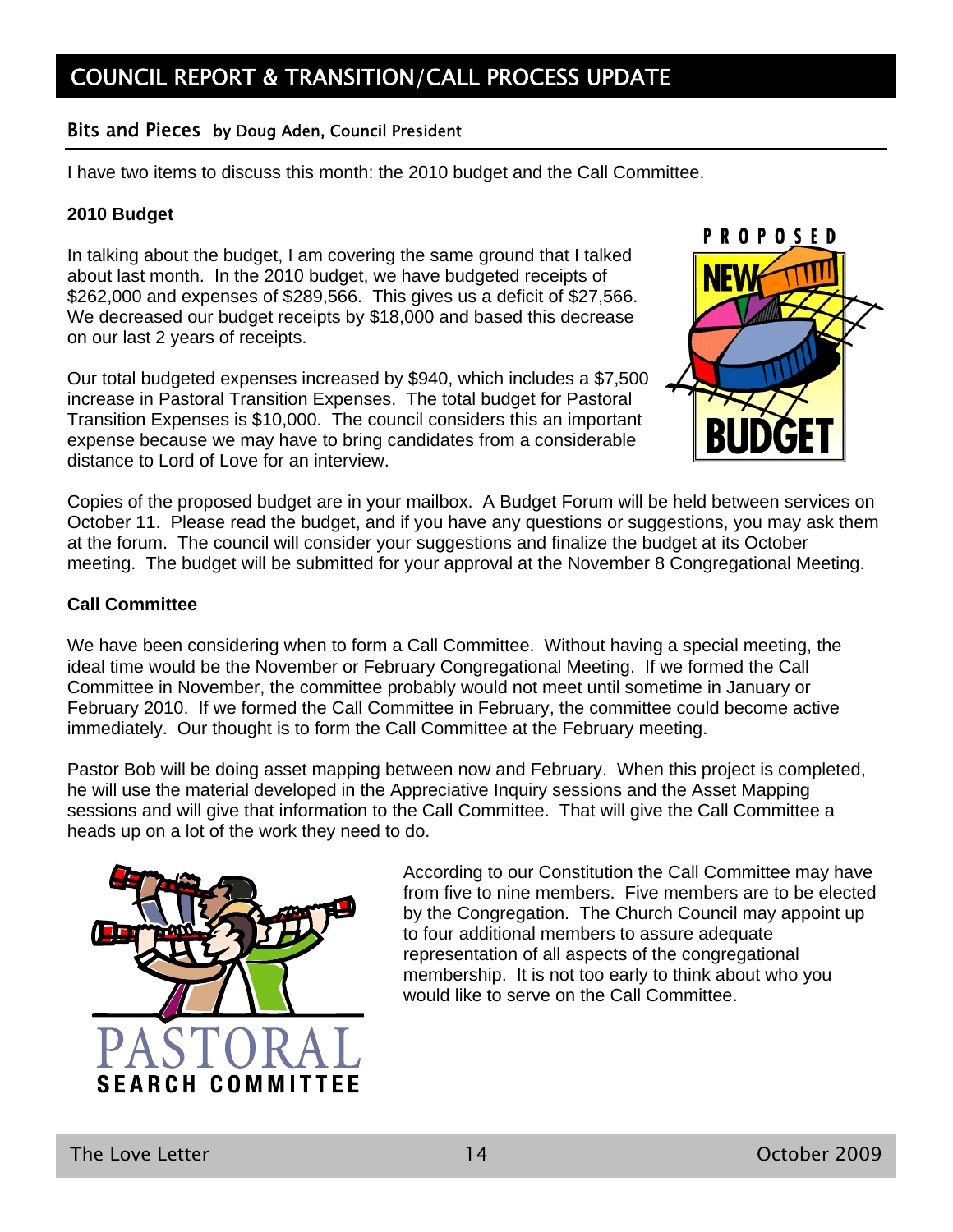# WOMEN OF LOVE

### Blessings from Ruth Manning, President, LOL Women of Love Coffee

To my Sisters in Christ,

Please plan to attend the Women of Love meeting on Saturday, October 17 at 9:30 a.m. in the Fellowship Hall. This is the last of our two yearly general meetings.

Three exciting things are on the agenda: (1) the second reading of and voting on the revised constitution of Lord of Love Women of the ELCA, (2) election of the 2010 ministry team, and (3) "asset mapping" by Pr. Bob. (Asset mapping is another step towards preparing for the call of a pastor, and Pr. Bob will be leading this with a number of groups at LOL).

Take a break from your busy schedule; come and enjoy a light breakfast and support our women's ministry at Lord of Love.

Peace and love, Ruth Manning, President



### Lutheran Woman Today Bible Study – To God's Beloved: Paul's Letter to the Romans

Session 2 – *The Obedience of Faith* "For this reason it depends on faith, in order that the promise may rest on grace." (Romans 4:16a)

There are three opportunities for you to participate in this study:

- Monday, October 5, Old Country Buffet, 145th and West Center Road at 6:00 p.m.
- Wednesday, October 7, Joseph Room at 6:00 p.m.
- Sunday, October 11 (Part 1) and October 18 (Part 2) in the Conference Room at 9:15 a.m.

All women are invited to participate in one of these groups.



All women are invited to join the Lord's Laughing Ladies for 8:00 a.m. coffee fellowship at Crane Coffee, 77th and Cass, on October 2, 16, and 30. You don't need to be a coffee drinker to enjoy the laughs.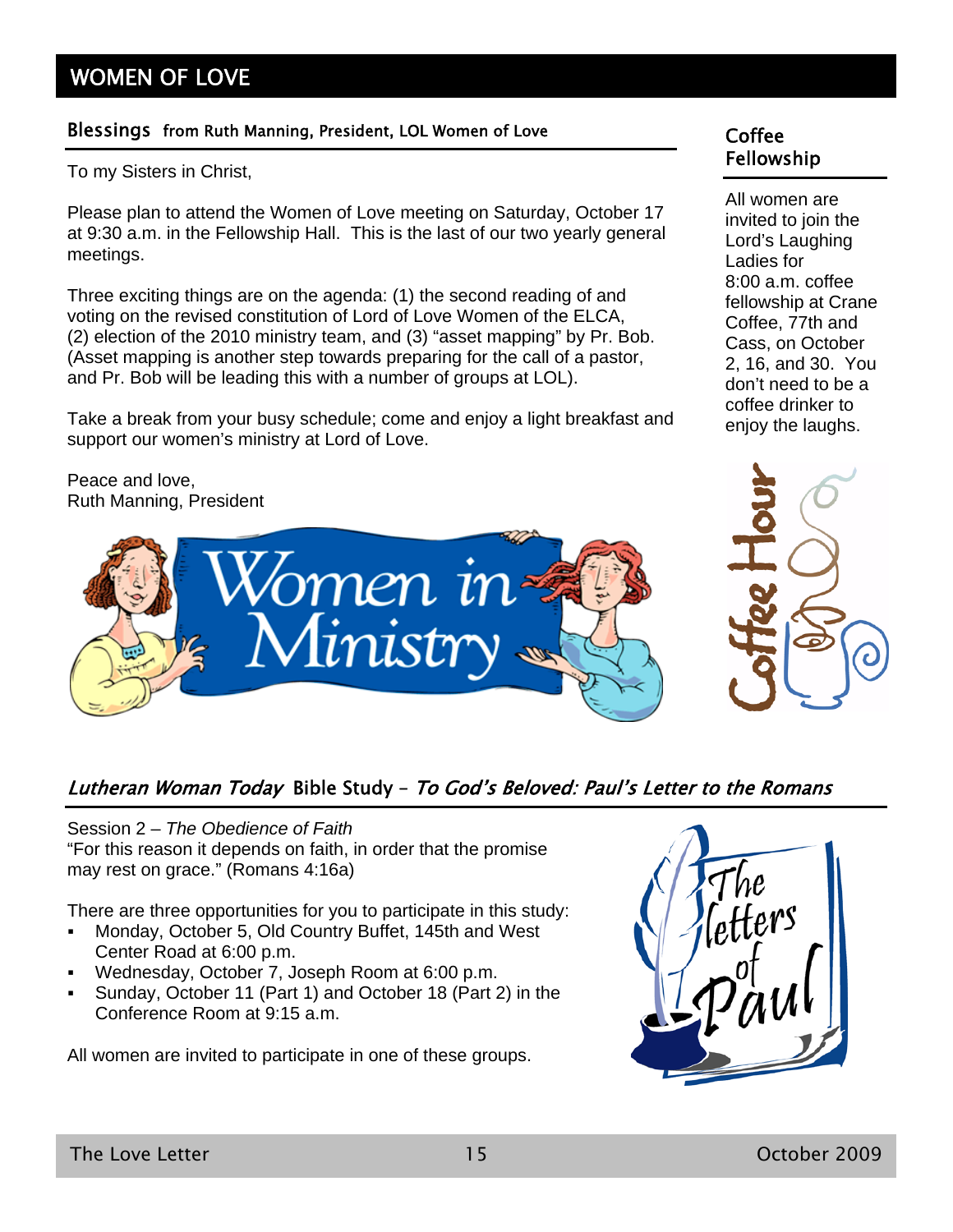# WOMEN OF LOVE

#### Calendar of Events

#### **October**

| 2              | 8:00 a.m.   | Coffee Fellowship, Crane Coffee, 77th and Cass                              |
|----------------|-------------|-----------------------------------------------------------------------------|
| 5              | 6:00 p.m.   | LWT Bible Study, Old Country Buffet, 145th and West Center Road             |
| 6              | $9:00$ a.m. | Quilters, Fellowship Hall                                                   |
| $\overline{7}$ | 6:00 p.m.   | LWT Bible Study, Joseph Room                                                |
| 11             | $9:15$ a.m. | LWT Bible Study (Part 1), Conference Room                                   |
| 14             | 6:00 p.m.   | Ministry Team Meeting, Joseph Room                                          |
| 16             | $8:00$ a.m. | Coffee Fellowship, Crane Coffee, 77th and Cass                              |
| 17             | $9:30$ a.m. | Program; election/installation of ministry team, "asset mapping" by Pr. Bob |
| 18             | $9:15$ a.m. | LWT Bible Study (Part 2), Conference Room                                   |
| 20             | $9:00$ a.m. | Quilters, Fellowship Hall                                                   |
| 30             | 8:00 a.m.   | Coffee Fellowship, Crane Coffee, 77th and Cass                              |

#### **Coming Soon**

| November 14        | 5:30 p.m. Fall Festival Dinner                                 |
|--------------------|----------------------------------------------------------------|
| January 16, 2010   | Winter Retreat, St. Paul's Lutheran, Grand Island, NE          |
| April 10, 2010     | Metro East Spring Gathering, First Lutheran, Blair, NE         |
| April 23-24, 2010  | Women's Retreat at St. Benedict's Retreat Center, Schuyler, NE |
| September 25, 2010 | Autumn Renewal, Bethlehem Lutheran, Wahoo, NE                  |
| July 12-14, 2011   | W/ELCA Triennial Convention, Spokane, WA                       |
| July 14-17, 2011   | W/ELCA Triennial Gathering, Spokane, WA                        |

# LOL YOUTH

### Youth Group Lock-In

All youth grades 7 to 12 are invited to a lock-in October 17-18. Bring your friends, too! Meet at the church at 7:00 p.m. on Saturday night for an evening of fun. Bring sleeping bags and a pillow and snacks to share. You will attend church in the morning as a group. Details are still being finalized; watch for more information to come on the Facebook page and on the youth board.



#### Calendar of Youth Events

#### **October**

17-18 Youth Group Lock-in

#### **Coming Soon**

November 8 Bowling November 14 Fall Festival



The Love Letter 16 October 2009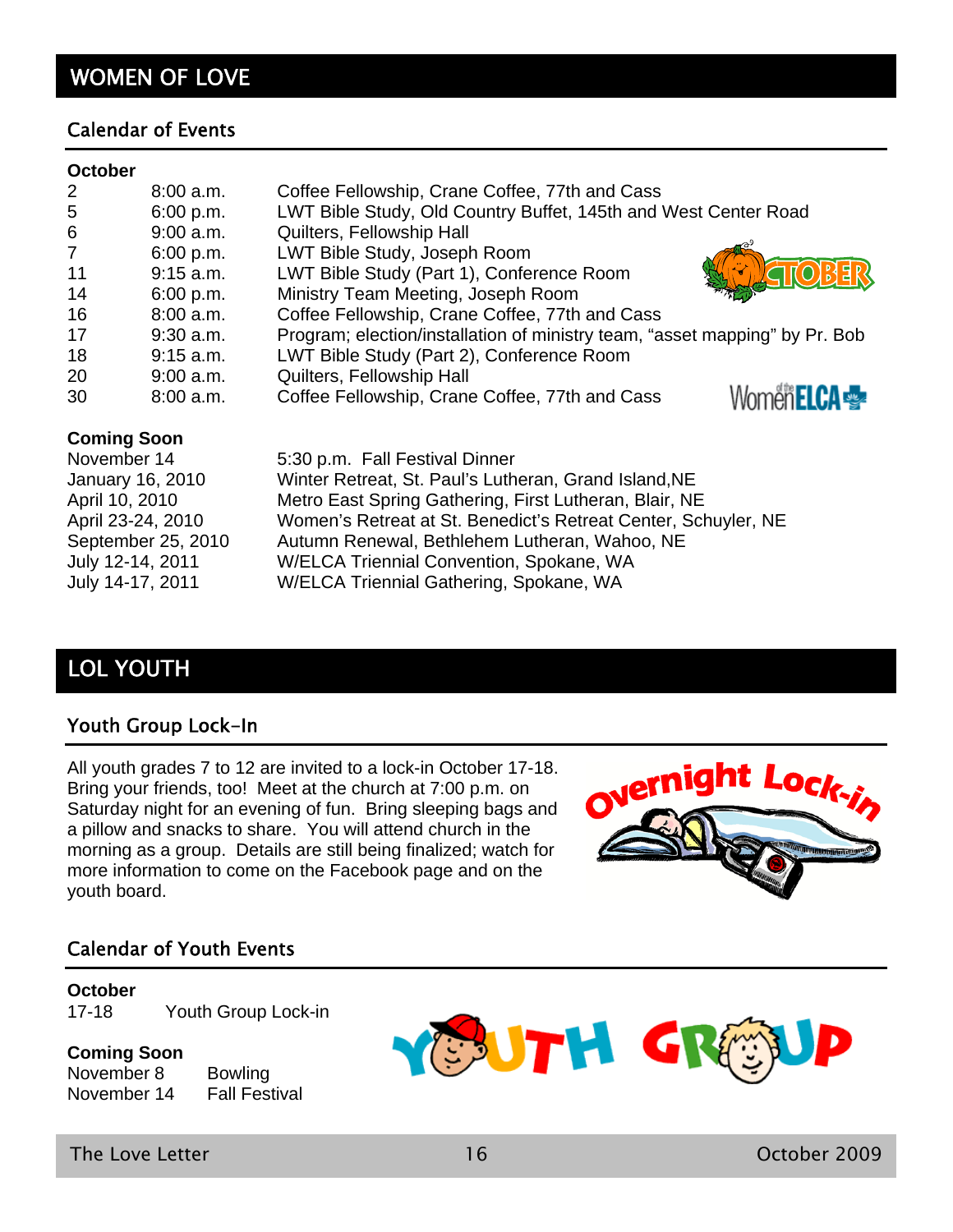

© copyright biblekidsfunzone.com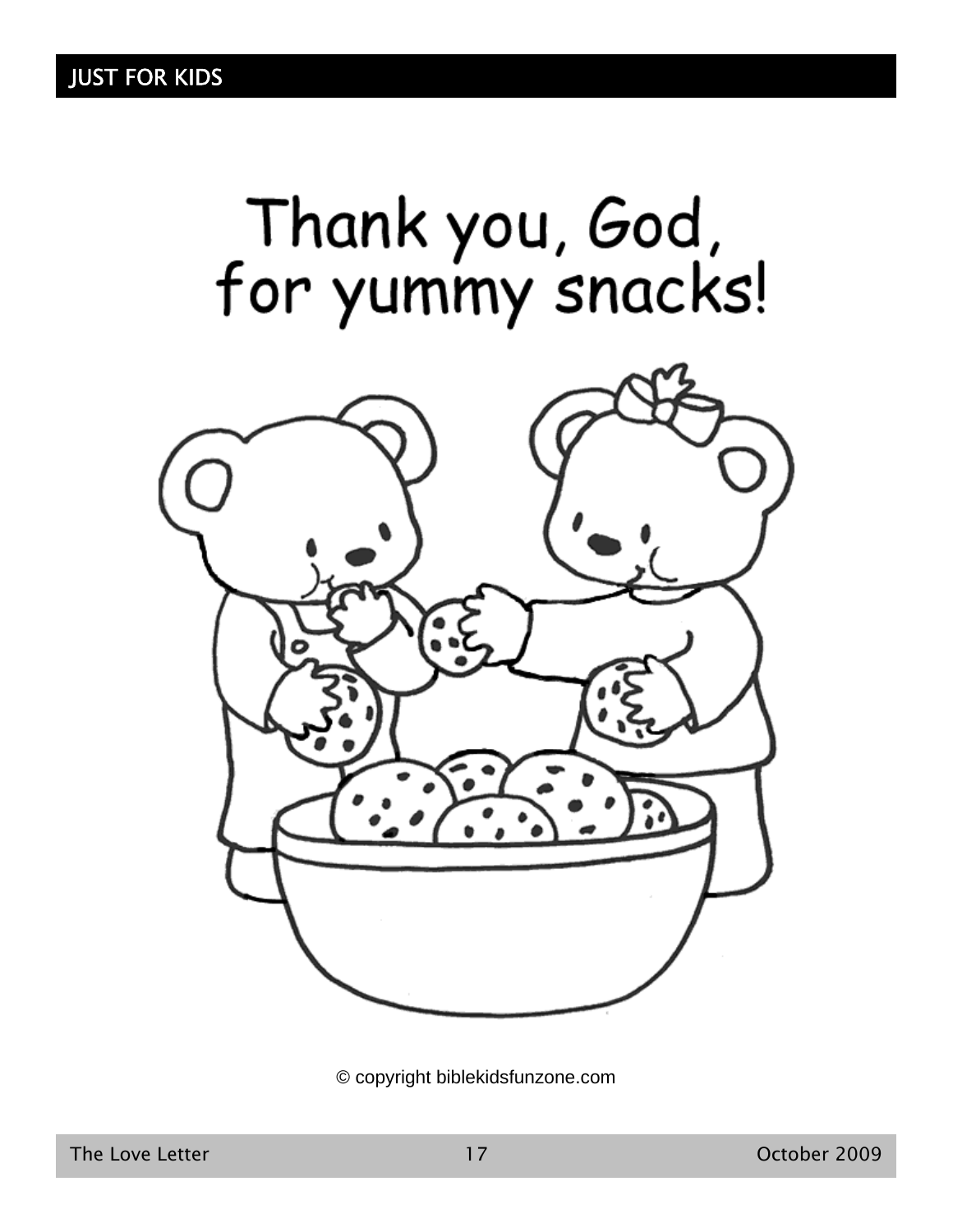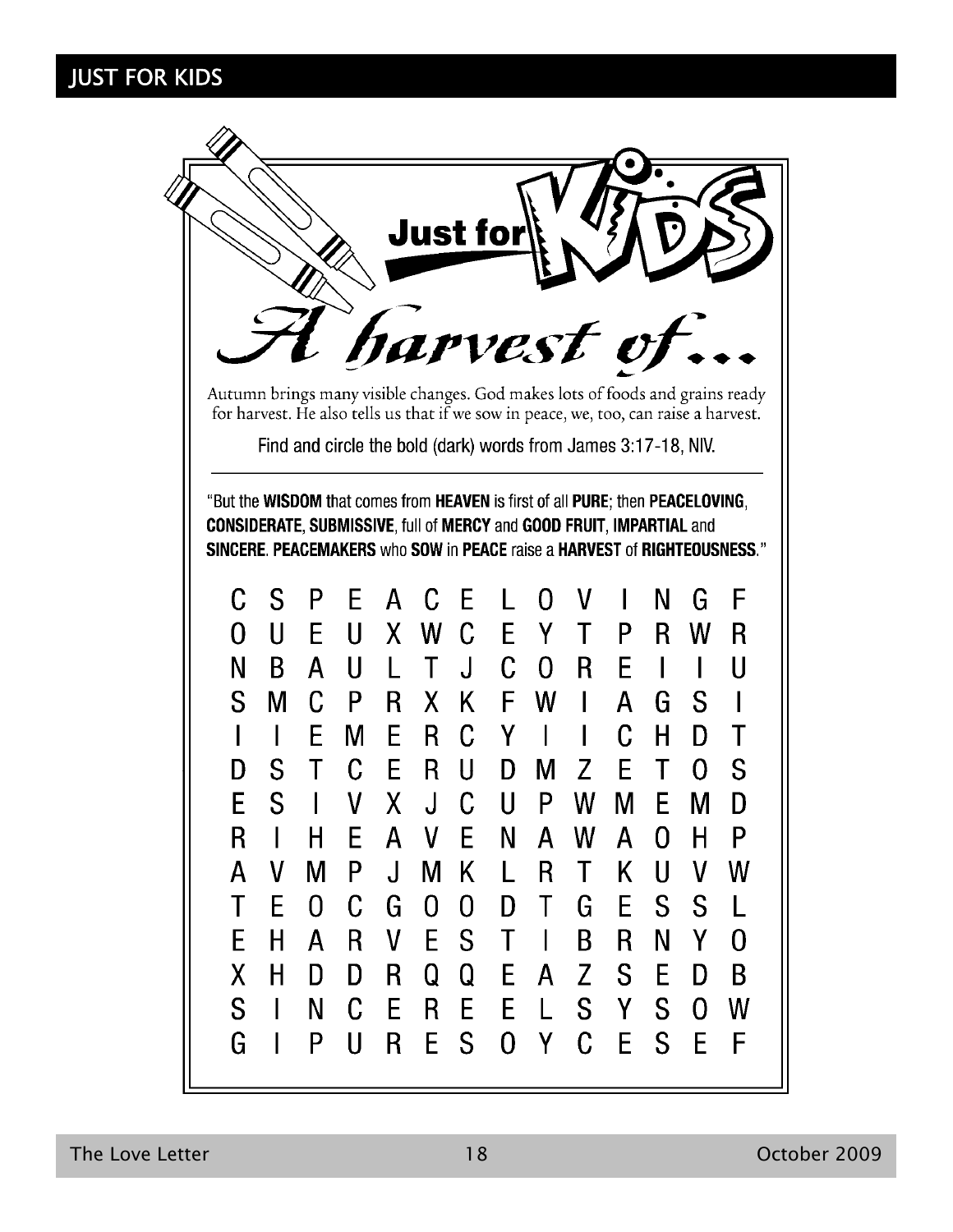### In Our Prayers

Dick and Jessie Bell Ryan Bolen (nephew of Sandy Hall) Miranda Brown (friend of the Shinrocks) Portia Bruning (cousin of Shirley Schuchard) Elmer Corey (friend of Tom and Beth Olson) Jan Davis (aunt of Paula Foster) Laura and Jeremy DeWitt Colin Farbotka (nephew of Tom and Beth Olson) Paul Grable (nephew of Ron Thom) DeWayne Greim (friend of Pastor Bob) Machelle Gross (niece of Lynda McGraw) Jim and Norma Gunter Amber Hartin (granddaughter of the Shinrocks) Matthew Hayek (nephew of Sandy Hall) John Hoesing (friend of Judy Egr) Marj Holbrook (mother of Judy Messerschmidt) Cathy Johnson (friend of Marilyn Thomsen) Bob Kasworm and his ministry in Tanzania Ken Kellogg (father of Karen Armitage) Hannah Knudson (neighbor of the VenHuizens) Paula Lawhead (at seminary) Rose Lubbert (friend of the Rieffs) Carl Lueders (uncle of Dave Lueders) Irene Lund (aunt of Brian Lund) Rebecca Lund (at seminary) Pastor Elisante Maimu

Bob McKnight (grandfather of Ann Kroll) Pastor Elibariki Mtui and all the saints of TPC Lutheran Parish, Tanzania Harry Naasz Ried and Eunice Neve Susan Oleson (sister-in-law of Pastor Bob) Johanna Olson (niece of Tom and Beth Olson) Joe Policky (grandfather of Tamra Johnston) Bill and Bev Pugh (former members) Berniece Reitan Eloyse Rice Don St. Ours (brother-in-law of Lynda McGraw) Evelyn Sacrider Nancy Thoman (stepmom of Ann Kroll) Joey Thompson (friend of the Murphys) Brody Vermilyea (grandson of Brian and Nancy Shinrock) Robin Wapelhorst (relative of Brenda Mac) Agnes Wilson Gerry Zeman (mother of Debra Gillespie) Men's servant ministry Stephen Ministers and their care receivers Those deployed around the world Those seeking employment

Those who mourn

If you would like to add a name to the In Our Prayers section of *The Love Letter*, please contact the office at 402.493.2946, send an email to marylou@lord-of-love.org, or fill out a prayer request note available in the narthex and place it in the basket. **Please help keep this list current by informing us when a name can be removed.** Thanks!

### Love Notes